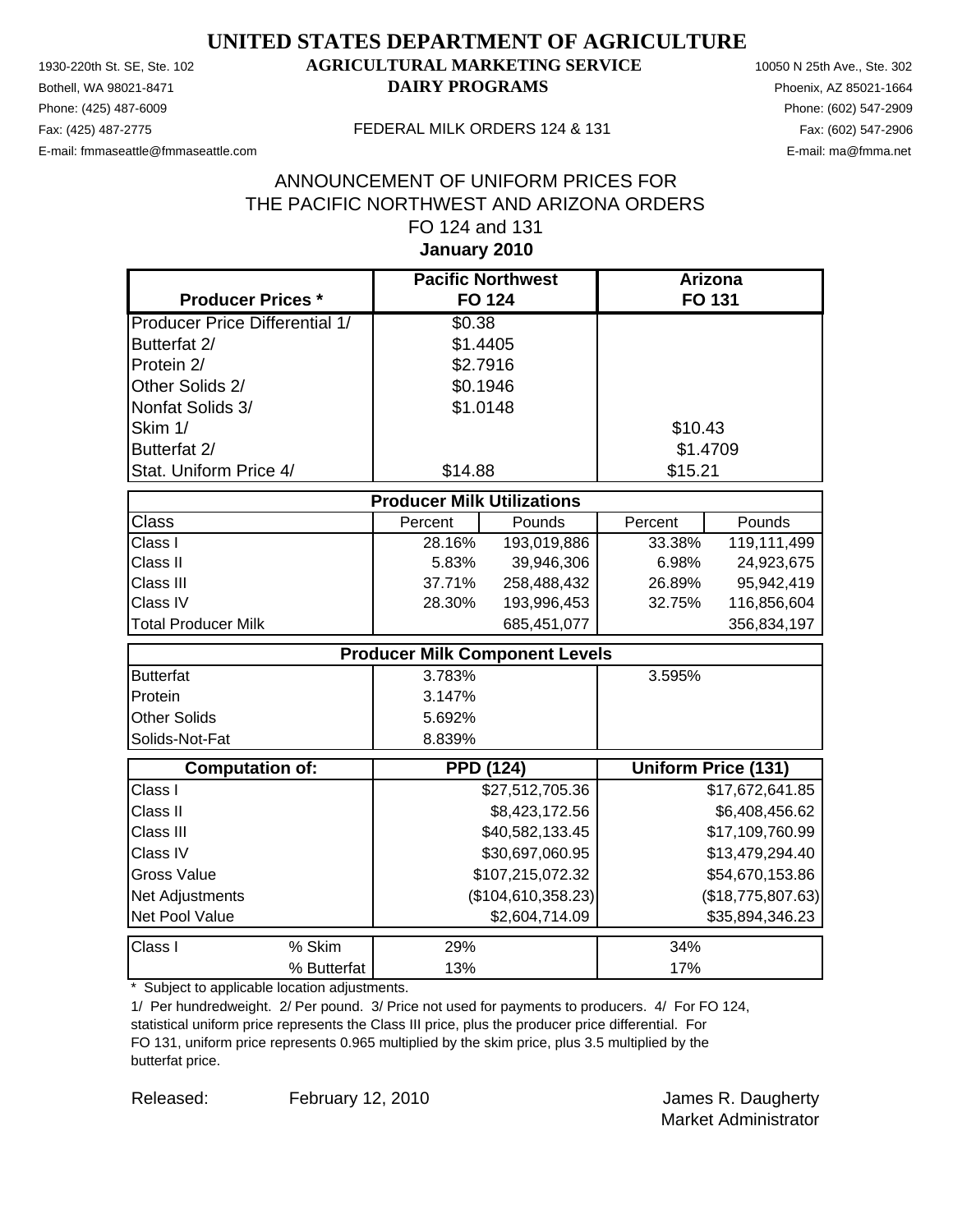# MILK MARKET SUMMARIES FOR JANUARY 2010

|                               |              |               |              | January 2010               |           |
|-------------------------------|--------------|---------------|--------------|----------------------------|-----------|
|                               | January 2010 | December 2009 | January 2009 | <b>Percent Change From</b> |           |
|                               |              | 1/            |              | Month-Ago                  | Year-Ago  |
| <b>Producer Deliveries</b>    | 685,451,077  | 618,633,627   | 692,001,442  | 10.80%                     | $-0.95%$  |
| <b>Daily Deliveries</b>       | 22,111,325   | 19,955,923    | 22,322,627   | 10.80%                     | $-0.95%$  |
| Number of Producers           | 628          | 624           | 680          |                            |           |
| Daily Deliveries Per Producer | 35,209       | 31,981        | 32,827       | 10.09%                     | 7.26%     |
| <b>Class I Producer Milk</b>  | 193,019,886  | 200,656,896   | 195,360,099  | $-3.81%$                   | $-1.20%$  |
| Class I Utilization (%)       | 28.16%       | 32.44%        | 28.23%       |                            |           |
| <b>Class I Daily Usage</b>    | 6,226,448    | 6,472,803     | 6,301,939    | $-3.81%$                   | $-1.20\%$ |

## **Pacific Northwest Order (FO 124)**

## **Arizona Order (FO 131)**

|                               |              |               |              | January 2010               |          |
|-------------------------------|--------------|---------------|--------------|----------------------------|----------|
|                               | January 2010 | December 2009 | January 2009 | <b>Percent Change From</b> |          |
|                               |              |               |              | Month-Ago                  | Year-Ago |
| <b>Producer Deliveries</b>    | 356,834,197  | 345,769,430   | 367,369,855  | 3.20%                      | $-2.87%$ |
| <b>Daily Deliveries</b>       | 11,510,781   | 11,153,853    | 11,850,640   | 3.20%                      | $-2.87%$ |
| Number of Producers           | 94           | 94            | 99           |                            |          |
| Daily Deliveries Per Producer | 122,455      | 118,658       | 119,703      | 3.20%                      | 2.30%    |
| <b>Class I Producer Milk</b>  | 119,111,499  | 123,367,848   | 115,922,511  | $-3.45%$                   | 2.75%    |
| Class I Utilization (%)       | 33.38%       | 35.68%        | 31.55%       |                            |          |
| <b>Class I Daily Usage</b>    | 3,842,306    | 3,979,608     | 3,739,436    | $-3.45%$                   | 2.75%    |

1/ Eligible milk not pooled due to price. Comparisons to previous month or year may be biased.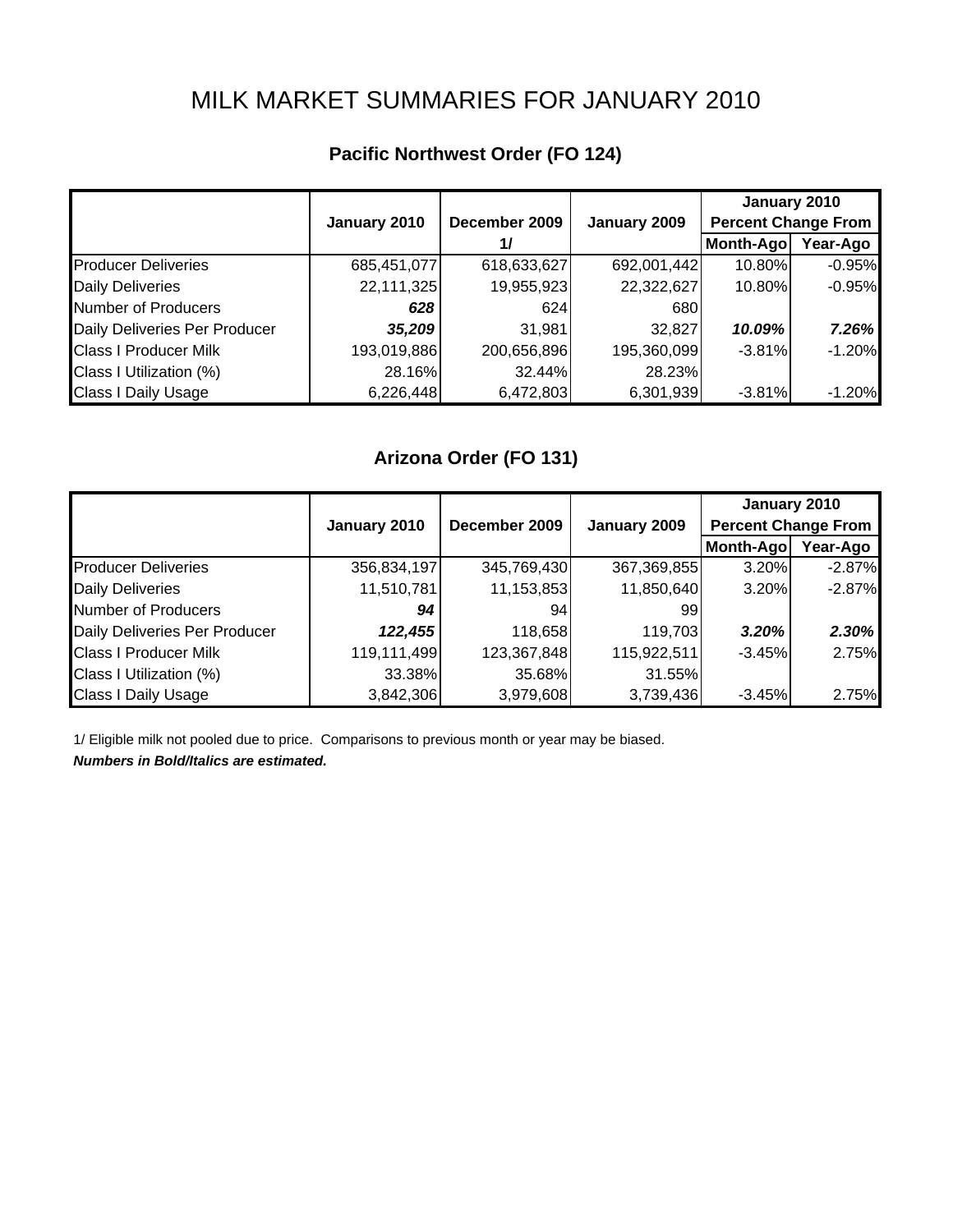1930-220th St. SE, Ste. 102 Bothell, WA 98021-8471 Phone: (425) 487-6009 Fax: (425) 487-2775 E-mail: fmmaseattle@fmmaseattle.com

### **AGRICULTURAL MARKETING SERVICE DAIRY PROGRAMS**

10050 N 25th Ave., Ste. 302 Phoenix, AZ 85021-1664 Phone: (602) 547-2909 Fax: (602) 547-2906 E-mail: ma@fmma.net

#### FEDERAL MILK ORDERS 124 & 131

### ANNOUNCEMENT OF UNIFORM PRICES FOR THE PACIFIC NORTHWEST AND ARIZONA ORDERS FO 124 and 131 February 2010

|                                       |                                       | <b>Pacific Northwest</b> |          | <b>Arizona</b>             |
|---------------------------------------|---------------------------------------|--------------------------|----------|----------------------------|
| <b>Producer Prices *</b>              | <b>FO 124</b>                         |                          |          | FO 131                     |
| <b>Producer Price Differential 1/</b> | \$0.35                                |                          |          |                            |
| Butterfat 2/                          | \$1.4404                              |                          |          |                            |
| Protein 2/                            | \$2.7066                              |                          |          |                            |
| Other Solids 2/                       | \$0.1992                              |                          |          |                            |
| Nonfat Solids 3/                      | \$0.9043                              |                          |          |                            |
| Skim 1/                               |                                       |                          | \$10.19  |                            |
| Butterfat 2/                          |                                       |                          | \$1.4408 |                            |
| Stat. Uniform Price 4/                | \$14.63                               |                          | \$14.88  |                            |
|                                       | <b>Producer Milk Utilizations</b>     |                          |          |                            |
| Class                                 | Percent                               | Pounds                   | Percent  | Pounds                     |
| Class I                               | 27.32%                                | 172,944,653              | 32.75%   | 110,076,871                |
| Class II                              | 6.65%                                 | 42,114,435               | 7.31%    | 24,574,570                 |
| Class III                             | 38.84%                                | 245,900,242              | 25.46%   | 85,591,688                 |
| Class IV                              | 27.19%                                | 172, 178, 470            | 34.48%   | 115,902,196                |
| <b>Total Producer Milk</b>            |                                       | 633,137,800              |          | 336, 145, 325              |
|                                       | <b>Producer Milk Component Levels</b> |                          |          |                            |
| <b>Butterfat</b>                      | 3.713%                                |                          | 3.553%   |                            |
| Protein                               | 3.117%                                |                          |          |                            |
| <b>Other Solids</b>                   | 5.682%                                |                          |          |                            |
| Solids-Not-Fat                        | 8.799%                                |                          |          |                            |
| <b>Computation of:</b>                | <b>PPD (124)</b>                      |                          |          | <b>Uniform Price (131)</b> |
| Class I                               |                                       | \$24,900,734.89          |          | \$16,479,245.41            |
| Class II                              |                                       | \$8,545,142.35           |          | \$6,908,695.77             |
| Class III                             |                                       | \$37,312,242.51          |          | \$15,214,016.63            |
| Class IV                              |                                       | \$25,444,173.27          |          | \$11,519,030.60            |
| <b>Gross Value</b>                    |                                       | \$96,202,293.02          |          | \$50,120,988.41            |
| Net Adjustments                       |                                       | (\$93,986,310.72)        |          | (\$17,070,730.07)          |
| Net Pool Value                        |                                       | \$2,215,982.30           |          | \$33,050,258.34            |
| % Skim<br>Class I                     | 28%                                   |                          | 33%      |                            |
| % Butterfat                           | 13%                                   |                          | 17%      |                            |

\* Subject to applicable location adjustments.

1/ Per hundredweight. 2/ Per pound. 3/ Price not used for payments to producers. 4/ For FO 124, statistical uniform price represents the Class III price, plus the producer price differential. For FO 131, uniform price represents 0.965 multiplied by the skim price, plus 3.5 multiplied by the butterfat price.

Released:

James R. Daugherty **Market Administrator**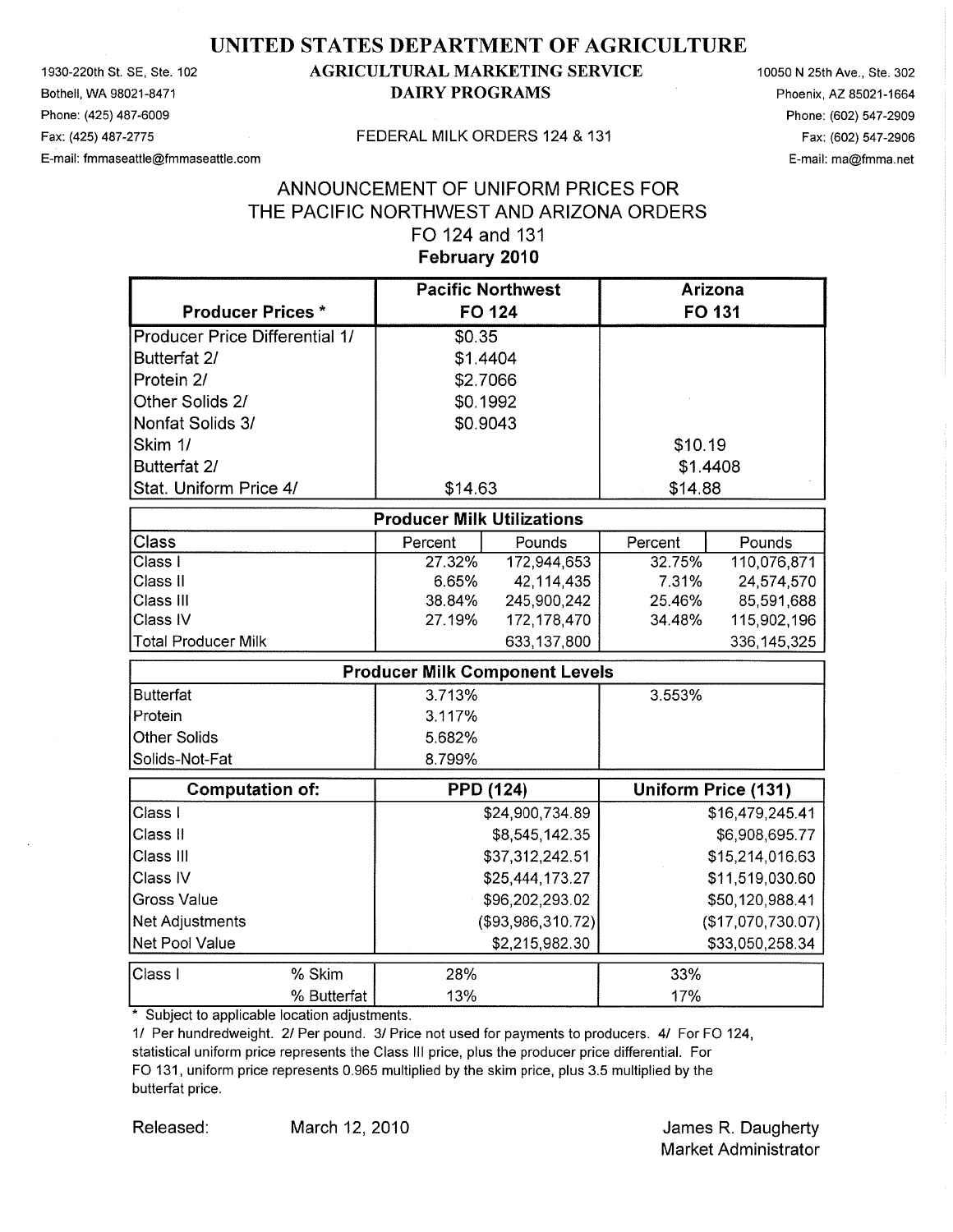## MILK MARKET SUMMARIES FOR FEBRUARY 2010

|                               |               |              |               | February 2010              |           |
|-------------------------------|---------------|--------------|---------------|----------------------------|-----------|
|                               | February 2010 | January 2010 | February 2009 | <b>Percent Change From</b> |           |
|                               |               |              |               | Month-Ago                  | Year-Ago  |
| <b>Producer Deliveries</b>    | 633,137,800   | 685,451,077  | 626,914,856   | $-7.63%$                   | 0.99%     |
| Daily Deliveries              | 22,612,064    | 22,111,325   | 22,389,816    | 2.26%                      | 0.99%     |
| Number of Producers           | 632           | 632          | 666           |                            |           |
| Daily Deliveries Per Producer | 35,779        | 34,986       | 33,618        | 2.27%                      | 6.43%     |
| <b>Class I Producer Milk</b>  | 172,944,653   | 193,019,886  | 178,946,316   | -10.40%                    | $-3.35\%$ |
| Class I Utilization (%)       | 27.32%        | 28.16%       | 28.55%        |                            |           |
| Class I Daily Usage           | 6,176,595     | 6,226,448    | 6,390,940     | $-0.80%$                   | $-3.35\%$ |

## Pacific Northwest Order (FO 124)

## Arizona Order (FO 131)

|                               |               |               |               | February 2010              |          |
|-------------------------------|---------------|---------------|---------------|----------------------------|----------|
|                               | February 2010 | January 2010  | February 2009 | <b>Percent Change From</b> |          |
|                               |               |               |               | Month-Ago                  | Year-Ago |
| <b>Producer Deliveries</b>    | 336, 145, 325 | 356,834,197   | 345,243,673   | $-5.80\%$                  | $-2.64%$ |
| Daily Deliveries              | 12,005,190    | 11,510,781    | 12,330,131    | 4.30%                      | $-2.64%$ |
| Number of Producers           | 94            | 94            | 100           |                            |          |
| Daily Deliveries Per Producer | 127,715       | 122,455       | 123,301       | 4.30%                      | 3.58%    |
| <b>Class I Producer Milk</b>  | 110,076,871   | 119, 111, 499 | 114,653,357   | $-7.59%$                   | $-3.99%$ |
| Class I Utilization (%)       | 32.75%        | 33.38%        | 33.22%        |                            |          |
| Class I Daily Usage           | 3,931,317     | 3,842,306     | 4,094,763     | 2.32%                      | $-3.99%$ |

 $\sim 10^{-1}$ 

Numbers in Bold/Italics are estimated.

 $\sim$ 

 $\sim$   $\sim$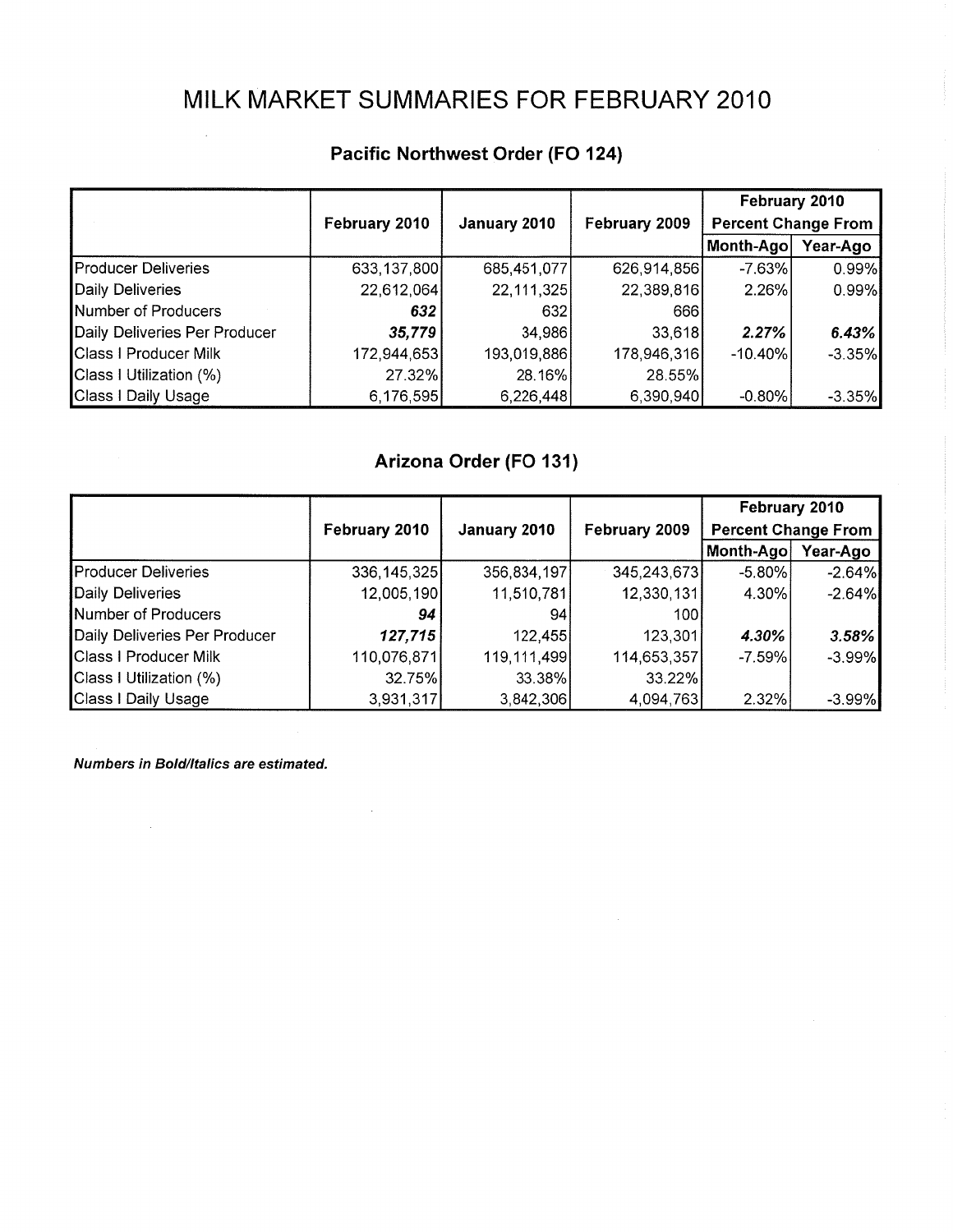Phone: (425) 487-6009 Phone: (602) 547-2909 E-mail: fmmaseattle@fmmaseattle.com E-mail: ma@fmma.net

### 1930-220th St. SE, Ste. 102 **AGRICULTURAL MARKETING SERVICE** 10050 N 25th Ave., Ste. 302 Bothell, WA 98021-8471 **DAIRY PROGRAMS** Phoenix, AZ 85021-1664

#### Fax: (425) 487-2775 FEDERAL MILK ORDERS 124 & 131

### **March 2010** ANNOUNCEMENT OF UNIFORM PRICES FOR THE PACIFIC NORTHWEST AND ARIZONA ORDERS FO 124 and 131

| <b>Producer Prices *</b>              |                                       | <b>Pacific Northwest</b><br><b>FO 124</b> |         | Arizona<br><b>FO 131</b>   |  |
|---------------------------------------|---------------------------------------|-------------------------------------------|---------|----------------------------|--|
| <b>Producer Price Differential 1/</b> | \$1.08                                |                                           |         |                            |  |
| Butterfat 2/                          | \$1.5347                              |                                           |         |                            |  |
| Protein 2/                            | \$2.1311                              |                                           |         |                            |  |
| Other Solids 2/                       | \$0.1823                              |                                           |         |                            |  |
| Nonfat Solids 3/                      | \$0.8688                              |                                           |         |                            |  |
| Skim 1/                               |                                       |                                           | \$9.27  |                            |  |
| Butterfat 2/                          |                                       |                                           |         | \$1.5263                   |  |
| Stat. Uniform Price 4/                | \$13.86                               |                                           | \$14.29 |                            |  |
| <b>Producer Milk Utilizations</b>     |                                       |                                           |         |                            |  |
| <b>Class</b>                          | Percent                               | Pounds                                    | Percent | Pounds                     |  |
| Class I                               | 27.28%                                | 192,697,194                               | 32.44%  | 123,509,719                |  |
| Class II                              | 6.54%                                 | 46,204,112                                | 7.69%   | 29,261,112                 |  |
| Class III                             | 39.50%                                | 279,022,850                               | 25.63%  | 97,591,787                 |  |
| Class IV                              | 26.68%                                | 188,519,652                               | 34.24%  | 130,387,934                |  |
| <b>Total Producer Milk</b>            |                                       | 706,443,808                               |         | 380,750,552                |  |
|                                       | <b>Producer Milk Component Levels</b> |                                           |         |                            |  |
| <b>Butterfat</b>                      | 3.718%                                |                                           | 3.506%  |                            |  |
| Protein                               | 3.137%                                |                                           |         |                            |  |
| <b>Other Solids</b>                   | 5.694%                                |                                           |         |                            |  |
| Solids-Not-Fat                        | 8.831%                                |                                           |         |                            |  |
| <b>Computation of:</b>                |                                       | <b>PPD (124)</b>                          |         | <b>Uniform Price (131)</b> |  |
| Class I                               |                                       | \$26,581,892.80                           |         | \$17,778,061.07            |  |
| Class II                              |                                       | \$9,712,718.14                            |         | \$8,024,882.72             |  |
| Class III                             |                                       | \$38,109,879.99                           |         | \$16,014,191.68            |  |
| Class IV                              |                                       | \$27,629,833.55                           |         | \$12,491,369.71            |  |
| <b>Gross Value</b>                    |                                       | \$102,034,324.48                          |         | \$54,308,505.18            |  |
| Net Adjustments                       |                                       | (\$94,404,731.33)                         |         | (\$20, 235, 422.38)        |  |
| Net Pool Value                        |                                       | \$7,629,593.15                            |         | \$34,073,082.80            |  |
| Class I<br>% Skim                     | 28%                                   |                                           | 33%     |                            |  |
| % Butterfat                           | 12%                                   |                                           | 17%     |                            |  |

\* Subject to applicable location adjustments.

1/ Per hundredweight. 2/ Per pound. 3/ Price not used for payments to producers. 4/ For FO 124, statistical uniform price represents the Class III price, plus the producer price differential. For FO 131, uniform price represents 0.965 multiplied by the skim price, plus 3.5 multiplied by the butterfat price.

Released: April 13, 2010 **Access Access Access** April 13, 2010

April 13, 2010

Market Administrator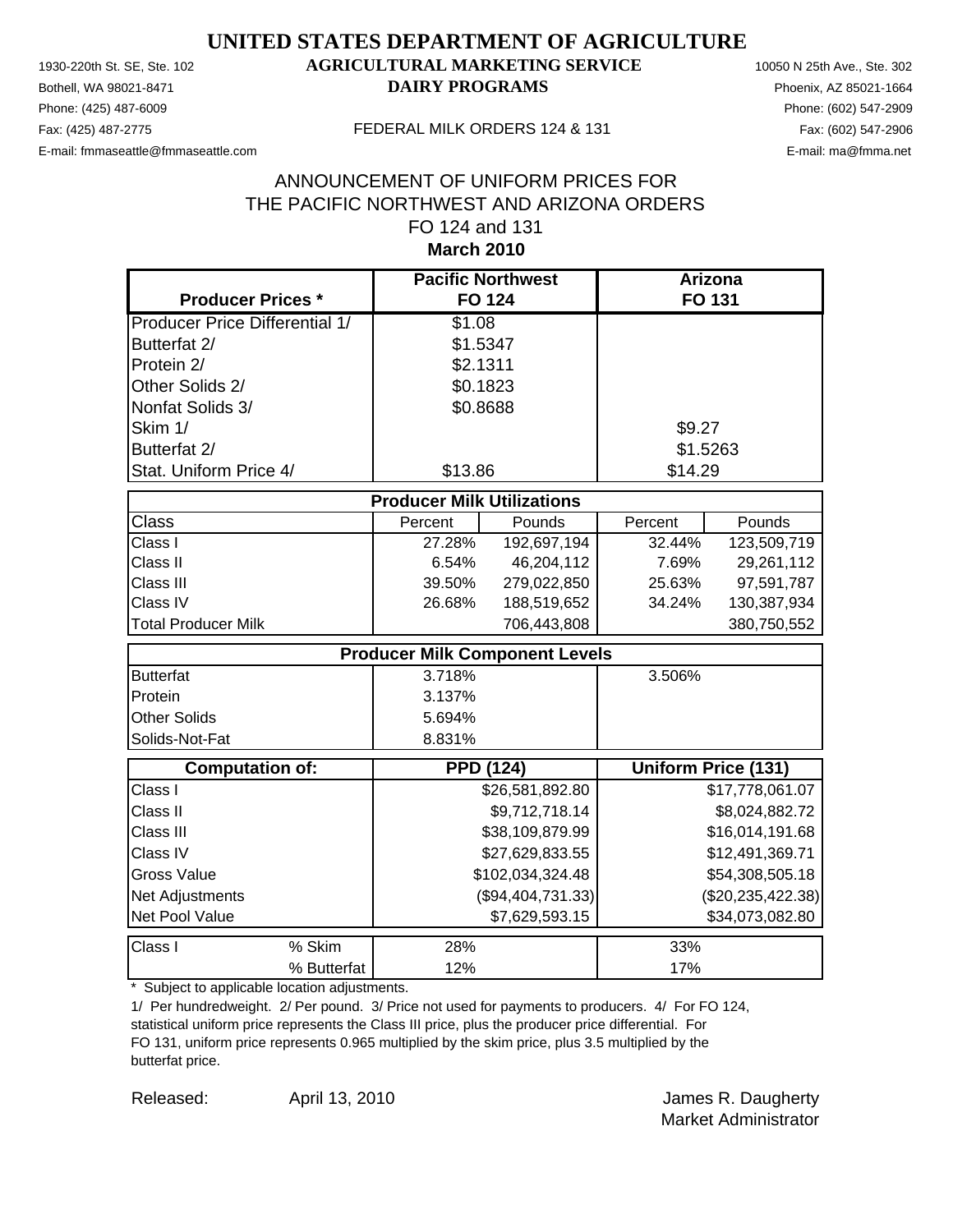## MILK MARKET SUMMARIES FOR MARCH 2010

## **Pacific Northwest Order (FO 124)**

|                               |                   |               |                   | <b>March 2010</b>          |          |
|-------------------------------|-------------------|---------------|-------------------|----------------------------|----------|
|                               | <b>March 2010</b> | February 2010 | <b>March 2009</b> | <b>Percent Change From</b> |          |
|                               |                   |               | 1/                | Month-Ago                  | Year-Ago |
| <b>Producer Deliveries</b>    | 706,443,808       | 633,137,800   | 615,364,582       | 11.58%                     | 14.80%   |
| <b>Daily Deliveries</b>       | 22,788,510        | 22,612,064    | 19,850,470        | 0.78%                      | 14.80%   |
| Number of Producers           | 629               | 630           | 651               |                            |          |
| Daily Deliveries Per Producer | 36,230            | 35,892        | 30,492            | 0.94%                      | 18.82%   |
| <b>Class I Producer Milk</b>  | 192,697,194       | 172,944,653   | 191,219,656       | 11.42%                     | 0.77%    |
| Class I Utilization (%)       | 27.28%            | 27.32%        | 31.07%            |                            |          |
| <b>Class I Daily Usage</b>    | 6,216,039         | 6,176,595     | 6,168,376         | 0.64%                      | 0.77%    |

## **Arizona Order (FO 131)**

|                               |                   |               |                   | <b>March 2010</b>          |          |
|-------------------------------|-------------------|---------------|-------------------|----------------------------|----------|
|                               | <b>March 2010</b> | February 2010 | <b>March 2009</b> | <b>Percent Change From</b> |          |
|                               |                   |               |                   | Month-Ago                  | Year-Ago |
| <b>Producer Deliveries</b>    | 380,750,552       | 336, 145, 325 | 386,710,929       | 13.27%                     | $-1.54%$ |
| <b>Daily Deliveries</b>       | 12,282,276        | 12,005,190    | 12,474,546        | 2.31%                      | $-1.54%$ |
| <b>Number of Producers</b>    | 93                | 931           | 100               |                            |          |
| Daily Deliveries Per Producer | 132,067           | 129,088       | 124,745           | 2.31%                      | 5.87%    |
| <b>Class I Producer Milk</b>  | 123,509,719       | 110,076,871   | 123,730,634       | 12.20%                     | $-0.18%$ |
| Class I Utilization (%)       | 32.44%            | 32.75%        | 32.00%            |                            |          |
| <b>Class I Daily Usage</b>    | 3,984,184         | 3,931,317     | 3,991,311         | 1.34%                      | $-0.18%$ |

1/ Eligible milk not pooled due to price. Comparisons to previous month or year may be biased. *Numbers in Bold/Italics are estimated.*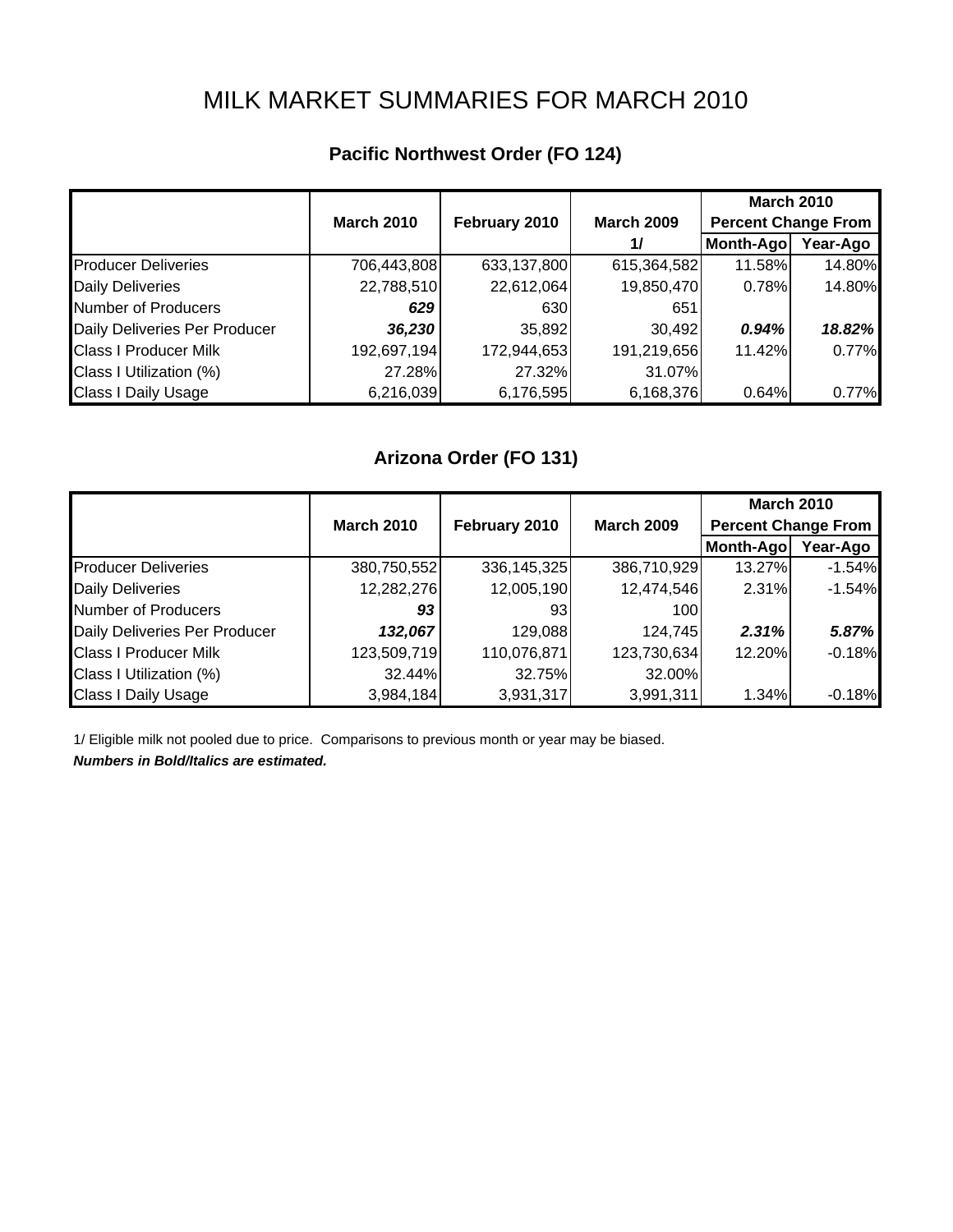Phone: (425) 487-6009 Phone: (602) 547-2909 E-mail: fmmaseattle@fmmaseattle.com E-mail: ma@fmma.net

### 1930-220th St. SE, Ste. 102 **AGRICULTURAL MARKETING SERVICE** 10050 N 25th Ave., Ste. 302 Bothell, WA 98021-8471 **DAIRY PROGRAMS** Phoenix, AZ 85021-1664

#### Fax: (425) 487-2775 FEDERAL MILK ORDERS 124 & 131

### **April 2010** ANNOUNCEMENT OF UNIFORM PRICES FOR THE PACIFIC NORTHWEST AND ARIZONA ORDERS FO 124 and 131

| <b>Producer Prices *</b>              |                                   | <b>Pacific Northwest</b><br><b>FO 124</b> | Arizona<br><b>FO 131</b> |                            |
|---------------------------------------|-----------------------------------|-------------------------------------------|--------------------------|----------------------------|
| <b>Producer Price Differential 1/</b> | \$0.87                            |                                           |                          |                            |
| Butterfat 2/                          | \$1.5813                          |                                           |                          |                            |
| Protein 2/                            | \$2.1449                          |                                           |                          |                            |
| Other Solids 2/                       | \$0.1702                          |                                           |                          |                            |
| Nonfat Solids 3/                      | \$0.9435                          |                                           |                          |                            |
| Skim 1/                               |                                   |                                           | \$8.94                   |                            |
| Butterfat 2/                          |                                   |                                           |                          | \$1.5756                   |
| Stat. Uniform Price 4/                | \$13.79                           |                                           | \$14.14                  |                            |
|                                       | <b>Producer Milk Utilizations</b> |                                           |                          |                            |
| <b>Class</b>                          | Percent                           | Pounds                                    | Percent                  | Pounds                     |
| Class I                               | 29.02%                            | 191,170,889                               | 32.95%                   | 123,457,192                |
| Class II                              | 6.14%                             | 40,436,626                                | 7.16%                    | 26,839,595                 |
| Class III                             | 40.99%                            | 270,056,019                               | 29.88%                   | 111,952,151                |
| Class IV                              | 23.85%                            | 157, 139, 477                             | 30.01%                   | 112,464,615                |
| <b>Total Producer Milk</b>            |                                   | 658,803,011                               |                          | 374,713,553                |
|                                       |                                   | <b>Producer Milk Component Levels</b>     |                          |                            |
| <b>Butterfat</b>                      | 3.738%                            |                                           | 3.415%                   |                            |
| Protein                               | 3.147%                            |                                           |                          |                            |
| <b>Other Solids</b>                   | 5.708%                            |                                           |                          |                            |
| Solids-Not-Fat                        | 8.856%                            |                                           |                          |                            |
| <b>Computation of:</b>                |                                   | <b>PPD (124)</b>                          |                          | <b>Uniform Price (131)</b> |
| Class I                               |                                   | \$23,919,177.28                           |                          | \$16,266,007.06            |
| Class II                              |                                   | \$8,928,984.64                            |                          | \$6,719,728.62             |
| Class III                             |                                   | \$37,631,761.79                           |                          | \$18,204,065.76            |
| Class IV                              |                                   | \$24,540,409.51                           |                          | \$11,227,148.25            |
| <b>Gross Value</b>                    |                                   | \$95,020,333.22                           |                          | \$52,416,949.69            |
| <b>Net Adjustments</b>                |                                   | (\$89, 288, 715.68)                       |                          | (\$20,050,822.85)          |
| Net Pool Value                        |                                   | \$5,731,617.54                            |                          | \$32,366,126.84            |
| Class I<br>% Skim                     | 30%                               |                                           | 33%                      |                            |
| % Butterfat                           | 13%                               |                                           | 18%                      |                            |

\* Subject to applicable location adjustments.

1/ Per hundredweight. 2/ Per pound. 3/ Price not used for payments to producers. 4/ For FO 124, statistical uniform price represents the Class III price, plus the producer price differential. For FO 131, uniform price represents 0.965 multiplied by the skim price, plus 3.5 multiplied by the butterfat price.

May 13, 2010

Released: May 13, 2010 **In the Contract Contract Contract Contract Contract Contract Contract Contract Contract Contract Contract Contract Contract Contract Contract Contract Contract Contract Contract Contract Contract Co** Market Administrator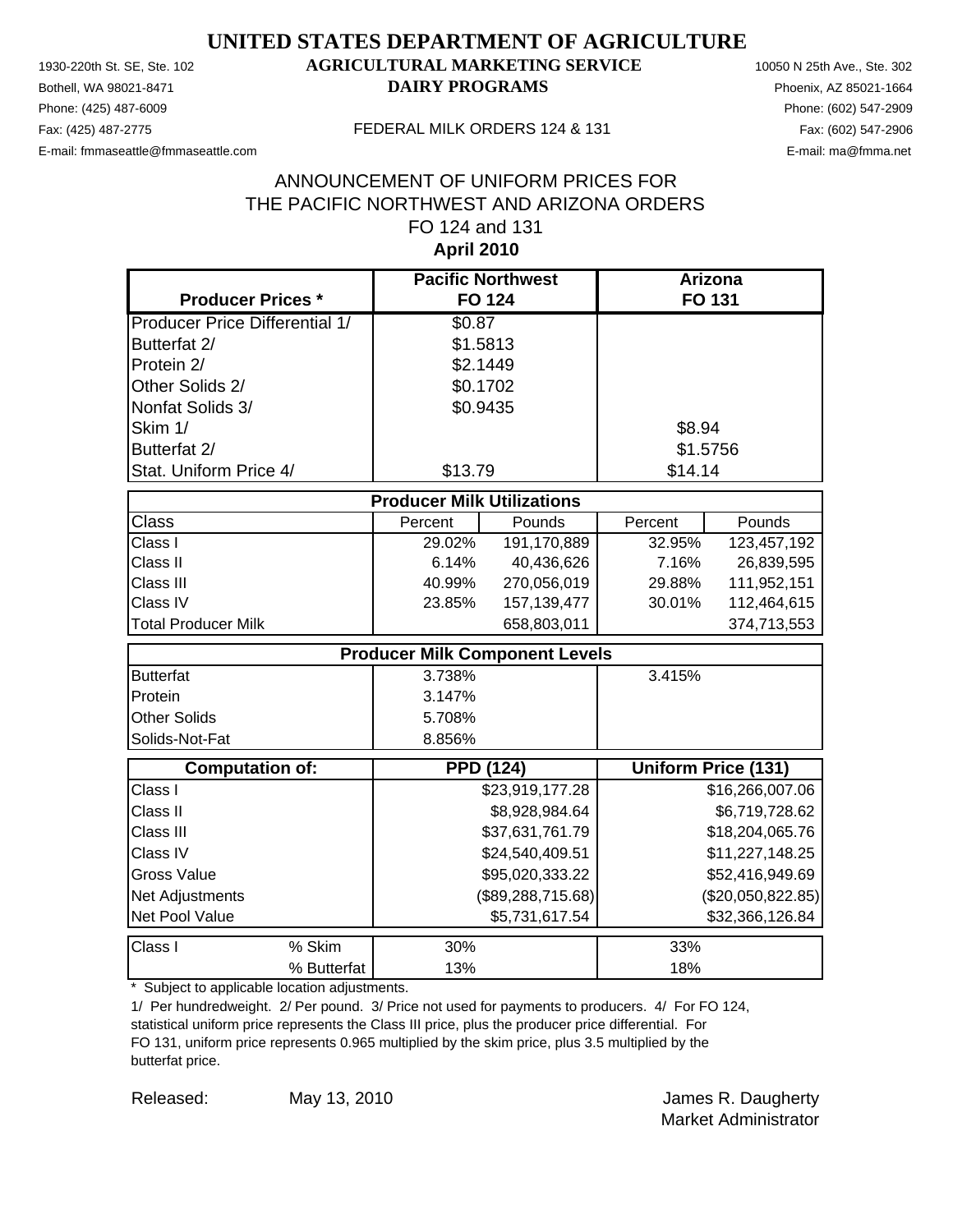# MILK MARKET SUMMARIES FOR APRIL 2010

## **Pacific Northwest Order (FO 124)**

|                               |                   |                   |                   | <b>April 2010</b>          |          |
|-------------------------------|-------------------|-------------------|-------------------|----------------------------|----------|
|                               | <b>April 2010</b> | <b>March 2010</b> | <b>April 2009</b> | <b>Percent Change From</b> |          |
|                               |                   |                   | $\frac{1}{2}$     | Month-Ago                  | Year-Ago |
| <b>Producer Deliveries</b>    | 658,803,011       | 706,443,808       | 562,644,722       | $-6.74%$                   | 17.09%   |
| <b>Daily Deliveries</b>       | 21,960,100        | 22,788,510        | 18,754,824        | $-3.64%$                   | 17.09%   |
| Number of Producers           | 635               | 635               | 535               |                            |          |
| Daily Deliveries Per Producer | 34,583            | 35,887            | 35,056            | $-3.63%$                   | $-1.35%$ |
| <b>Class I Producer Milk</b>  | 191,170,889       | 192,697,194       | 186,140,294       | $-0.79%$                   | 2.70%    |
| Class I Utilization (%)       | 29.02%            | 27.28%            | 33.08%            |                            |          |
| <b>Class I Daily Usage</b>    | 6,372,363         | 6,216,039         | 6,204,676         | 2.51%                      | 2.70%    |

## **Arizona Order (FO 131)**

|                               |                   |                   |                   | <b>April 2010</b>          |          |
|-------------------------------|-------------------|-------------------|-------------------|----------------------------|----------|
|                               | <b>April 2010</b> | <b>March 2010</b> | <b>April 2009</b> | <b>Percent Change From</b> |          |
|                               |                   |                   |                   | Month-Ago                  | Year-Ago |
| <b>Producer Deliveries</b>    | 374,713,553       | 380,750,552       | 373,867,836       | $-1.59%$                   | 0.23%    |
| <b>Daily Deliveries</b>       | 12,490,452        | 12,282,276        | 12,462,261        | 1.69%                      | 0.23%    |
| <b>Number of Producers</b>    | 93                | 931               | 101               |                            |          |
| Daily Deliveries Per Producer | 134,306           | 132,067           | 123,389           | 1.70%                      | 8.85%    |
| <b>Class I Producer Milk</b>  | 123,457,192       | 123,509,719       | 120,667,532       | $-0.04%$                   | 2.31%    |
| Class I Utilization (%)       | 32.95%            | 32.44%            | 32.28%            |                            |          |
| <b>Class I Daily Usage</b>    | 4,115,240         | 3,984,184         | 4,022,251         | 3.29%                      | 2.31%    |

1/ Eligible milk not pooled due to price. Comparisons to previous month or year may be biased. *Numbers in Bold/Italics are estimated.*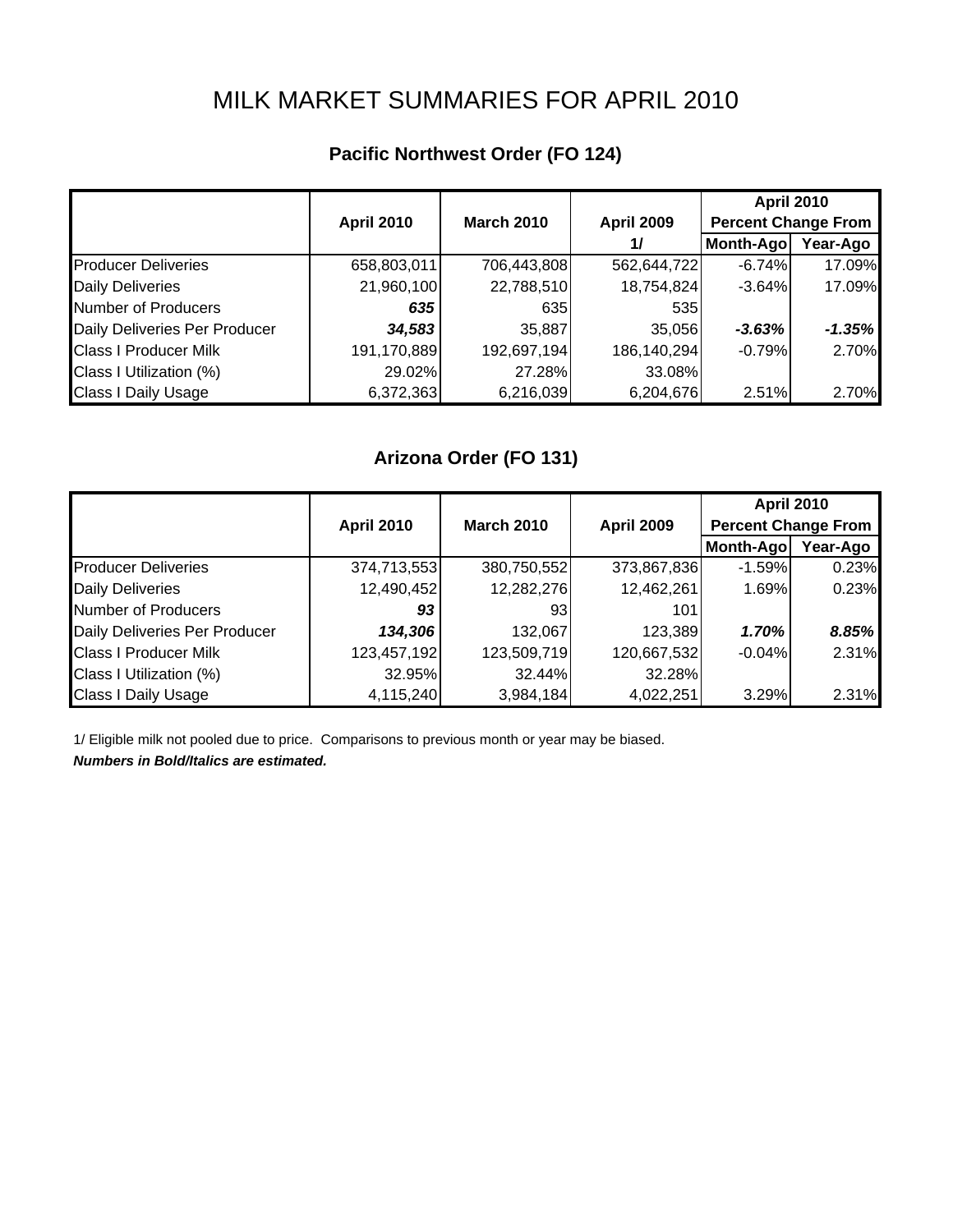Phone: (425) 487-6009 Phone: (602) 547-2909 E-mail: fmmaseattle@fmmaseattle.com E-mail: ma@fmma.net

### 1930-220th St. SE, Ste. 102 **AGRICULTURAL MARKETING SERVICE** 10050 N 25th Ave., Ste. 302 Bothell, WA 98021-8471 **DAIRY PROGRAMS** Phoenix, AZ 85021-1664

#### Fax: (425) 487-2775 FEDERAL MILK ORDERS 124 & 131

### **May 2010** ANNOUNCEMENT OF UNIFORM PRICES FOR THE PACIFIC NORTHWEST AND ARIZONA ORDERS FO 124 and 131

| <b>Producer Prices *</b>              | <b>Pacific Northwest</b><br><b>FO 124</b> |                   | Arizona<br>FO 131 |                            |
|---------------------------------------|-------------------------------------------|-------------------|-------------------|----------------------------|
| <b>Producer Price Differential 1/</b> | \$1.22                                    |                   |                   |                            |
| Butterfat 2/                          | \$1.7058                                  |                   |                   |                            |
| Protein 2/                            | \$2.1523                                  |                   |                   |                            |
| Other Solids 2/                       | \$0.1704                                  |                   |                   |                            |
| Nonfat Solids 3/                      | \$1.0734                                  |                   |                   |                            |
| Skim 1/                               |                                           |                   | \$9.44            |                            |
| Butterfat 2/                          |                                           |                   | \$1.6921          |                            |
| Stat. Uniform Price 4/                | \$14.60                                   |                   | \$15.03           |                            |
|                                       | <b>Producer Milk Utilizations</b>         |                   |                   |                            |
| Class                                 | Percent                                   | Pounds            | Percent           | Pounds                     |
| Class I                               | 27.20%                                    | 185,001,246       | 30.20%            | 115,738,015                |
| Class II                              | 6.88%                                     | 46,804,168        | 7.44%             | 28,518,156                 |
| Class III                             | 42.18%                                    | 286,847,911       | 29.67%            | 113,725,800                |
| Class IV                              | 23.74%                                    | 161,418,489       | 32.69%            | 125,273,316                |
| <b>Total Producer Milk</b>            |                                           | 680,071,814       |                   | 383,255,287                |
|                                       | <b>Producer Milk Component Levels</b>     |                   |                   |                            |
| <b>Butterfat</b>                      | 3.681%                                    |                   | 3.407%            |                            |
| Protein                               | 3.116%                                    |                   |                   |                            |
| <b>Other Solids</b>                   | 5.730%                                    |                   |                   |                            |
| Solids-Not-Fat                        | 8.846%                                    |                   |                   |                            |
| <b>Computation of:</b>                | <b>PPD (124)</b>                          |                   |                   | <b>Uniform Price (131)</b> |
| Class I                               |                                           | \$24,030,777.91   |                   | \$15,810,672.40            |
| Class II                              |                                           | \$9,926,952.77    |                   | \$7,381,741.14             |
| Class III                             |                                           | \$40,801,093.95   |                   | \$19,699,710.95            |
| Class IV                              |                                           | \$28,075,711.80   |                   | \$14,050,664.92            |
| <b>Gross Value</b>                    |                                           | \$102,834,536.43  |                   | \$56,942,789.41            |
| <b>Net Adjustments</b>                |                                           | (\$94,537,660.29) |                   | (\$21,982,620.92)          |
| Net Pool Value                        |                                           | \$8,296,876.14    |                   | \$34,960,168.49            |
| Class I<br>% Skim                     | 28%                                       |                   | 31%               |                            |
| % Butterfat                           | 13%                                       |                   | 17%               |                            |

\* Subject to applicable location adjustments.

1/ Per hundredweight. 2/ Per pound. 3/ Price not used for payments to producers. 4/ For FO 124, statistical uniform price represents the Class III price, plus the producer price differential. For FO 131, uniform price represents 0.965 multiplied by the skim price, plus 3.5 multiplied by the butterfat price.

Released: June 11, 2010 **Container Search America** James R. Daugherty June 11, 2010

Market Administrator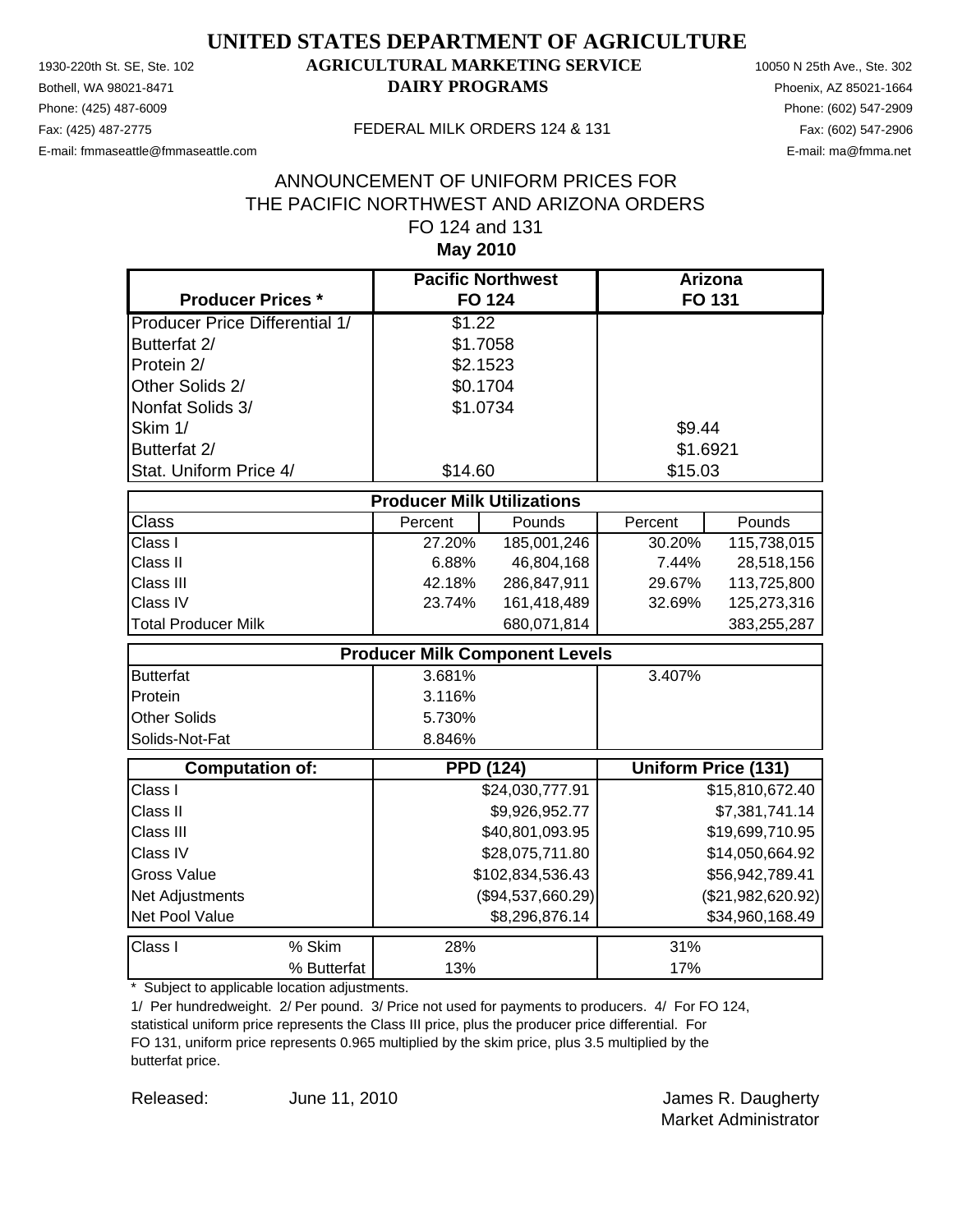# MILK MARKET SUMMARIES FOR MAY 2010

## **Pacific Northwest Order (FO 124)**

|                               |                 |                   |             | <b>May 2010</b>            |          |
|-------------------------------|-----------------|-------------------|-------------|----------------------------|----------|
|                               | <b>May 2010</b> | <b>April 2010</b> | May 2009    | <b>Percent Change From</b> |          |
|                               |                 |                   |             | Month-Ago                  | Year-Ago |
| <b>Producer Deliveries</b>    | 680,071,814     | 658,803,011       | 691,481,676 | 3.23%                      | $-1.65%$ |
| <b>Daily Deliveries</b>       | 21,937,800      | 21,960,100        | 22,305,861  | $-0.10%$                   | $-1.65%$ |
| Number of Producers           | 629             | 629               | 657         |                            |          |
| Daily Deliveries Per Producer | 34,877          | 34,913            | 33,951      | $-0.10%$                   | 2.73%    |
| <b>Class I Producer Milk</b>  | 185,001,246     | 191,170,889       | 181,054,717 | $-3.23%$                   | 2.18%    |
| Class I Utilization (%)       | 27.20%          | 29.02%            | 26.18%      |                            |          |
| <b>Class I Daily Usage</b>    | 5,967,782       | 6,372,363         | 5,840,475   | $-6.35%$                   | 2.18%    |

## **Arizona Order (FO 131)**

|                               |                 |                   |                 | <b>May 2010</b>            |          |
|-------------------------------|-----------------|-------------------|-----------------|----------------------------|----------|
|                               | <b>May 2010</b> | <b>April 2010</b> | <b>May 2009</b> | <b>Percent Change From</b> |          |
|                               |                 |                   |                 | Month-Ago                  | Year-Ago |
| <b>Producer Deliveries</b>    | 383,255,287     | 374,713,553       | 368,524,073     | 2.28%                      | 4.00%    |
| <b>Daily Deliveries</b>       | 12,363,074      | 12,490,452        | 11,887,873      | $-1.02%$                   | 4.00%    |
| Number of Producers           | 95              | 95                | 100             |                            |          |
| Daily Deliveries Per Producer | 130,138         | 131,478           | 118,879         | $-1.02\%$                  | 9.47%    |
| <b>Class I Producer Milk</b>  | 115,738,015     | 123,457,192       | 113,048,147     | $-6.25%$                   | 2.38%    |
| Class I Utilization (%)       | 30.20%          | 32.95%            | 30.68%          |                            |          |
| <b>Class I Daily Usage</b>    | 3,733,484       | 4,115,240         | 3,646,714       | $-9.28%$                   | 2.38%    |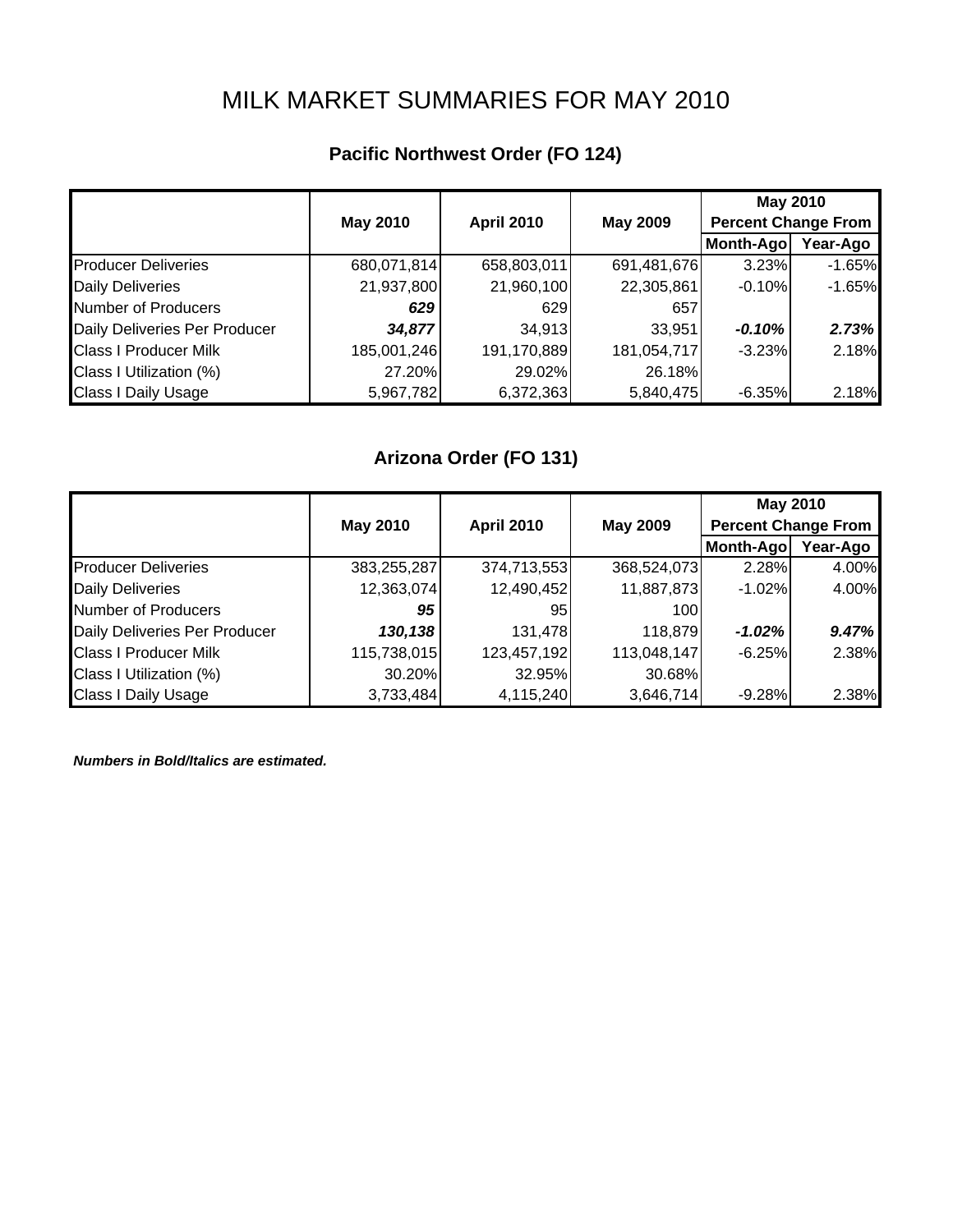Phone: (425) 487-6009 Phone: (602) 547-2909 E-mail: fmmaseattle@fmmaseattle.com E-mail: ma@fmma.net

### 1930-220th St. SE, Ste. 102 **AGRICULTURAL MARKETING SERVICE** 10050 N 25th Ave., Ste. 302 Bothell, WA 98021-8471 **DAIRY PROGRAMS** Phoenix, AZ 85021-1664

#### Fax: (425) 487-2775 FEDERAL MILK ORDERS 124 & 131

### **June 2010** ANNOUNCEMENT OF UNIFORM PRICES FOR THE PACIFIC NORTHWEST AND ARIZONA ORDERS FO 124 and 131

| <b>Producer Prices *</b>              |                                   | <b>Pacific Northwest</b><br><b>FO 124</b> |         | <b>Arizona</b><br>FO 131   |
|---------------------------------------|-----------------------------------|-------------------------------------------|---------|----------------------------|
| <b>Producer Price Differential 1/</b> | \$1.56                            |                                           |         |                            |
| Butterfat 2/                          |                                   | \$1.7234                                  |         |                            |
| Protein 2/                            |                                   | \$2.2040                                  |         |                            |
| Other Solids 2/                       |                                   | \$0.1748                                  |         |                            |
| Nonfat Solids 3/                      |                                   | \$1.0843                                  |         |                            |
|                                       |                                   |                                           |         |                            |
| Skim 1/                               |                                   |                                           | \$9.98  |                            |
| Butterfat 2/                          |                                   |                                           |         | \$1.7281                   |
| Stat. Uniform Price 4/                | \$15.18                           |                                           | \$15.68 |                            |
|                                       | <b>Producer Milk Utilizations</b> |                                           |         |                            |
| Class                                 | Percent                           | Pounds                                    | Percent | Pounds                     |
| Class I                               | 26.84%                            | 176,820,656                               | 29.28%  | 105,002,053                |
| Class II                              | 7.22%                             | 47,570,542                                | 8.52%   | 30,561,167                 |
| Class III                             | 42.42%                            | 279,476,766                               | 26.32%  | 94,388,786                 |
| Class IV                              | 23.52%                            | 154,964,872                               | 35.88%  | 128,639,014                |
| <b>Total Producer Milk</b>            |                                   | 658,832,836                               |         | 358,591,020                |
|                                       |                                   | <b>Producer Milk Component Levels</b>     |         |                            |
| <b>Butterfat</b>                      | 3.633%                            |                                           | 3.410%  |                            |
| Protein                               | 3.096%                            |                                           |         |                            |
| <b>Other Solids</b>                   | 5.725%                            |                                           |         |                            |
| Solids-Not-Fat                        | 8.820%                            |                                           |         |                            |
| <b>Computation of:</b>                |                                   | <b>PPD (124)</b>                          |         | <b>Uniform Price (131)</b> |
| Class I                               |                                   | \$25,421,946.40                           |         | \$15,716,077.05            |
| Class II                              |                                   | \$10,677,300.73                           |         | \$9,733,139.99             |
| Class III                             |                                   | \$40,164,745.83                           |         | \$17,067,003.40            |
| Class IV                              |                                   | \$26,375,518.79                           |         | \$13,078,096.58            |
| <b>Gross Value</b>                    |                                   | \$102,639,511.75                          |         | \$55,594,317.02            |
| Net Adjustments                       |                                   | (\$92,359,540.45)                         |         | (\$21,013,136.39)          |
| Net Pool Value                        |                                   | \$10,279,971.30                           |         | \$34,581,180.63            |
| % Skim<br>Class I                     | 27%                               |                                           | 30%     |                            |
| % Butterfat                           | 13%                               |                                           | 16%     |                            |

\* Subject to applicable location adjustments.

1/ Per hundredweight. 2/ Per pound. 3/ Price not used for payments to producers. 4/ For FO 124, statistical uniform price represents the Class III price, plus the producer price differential. For FO 131, uniform price represents 0.965 multiplied by the skim price, plus 3.5 multiplied by the butterfat price.

Released: July 14, 2010 **Container Search America** James R. Daugherty July 14, 2010

Market Administrator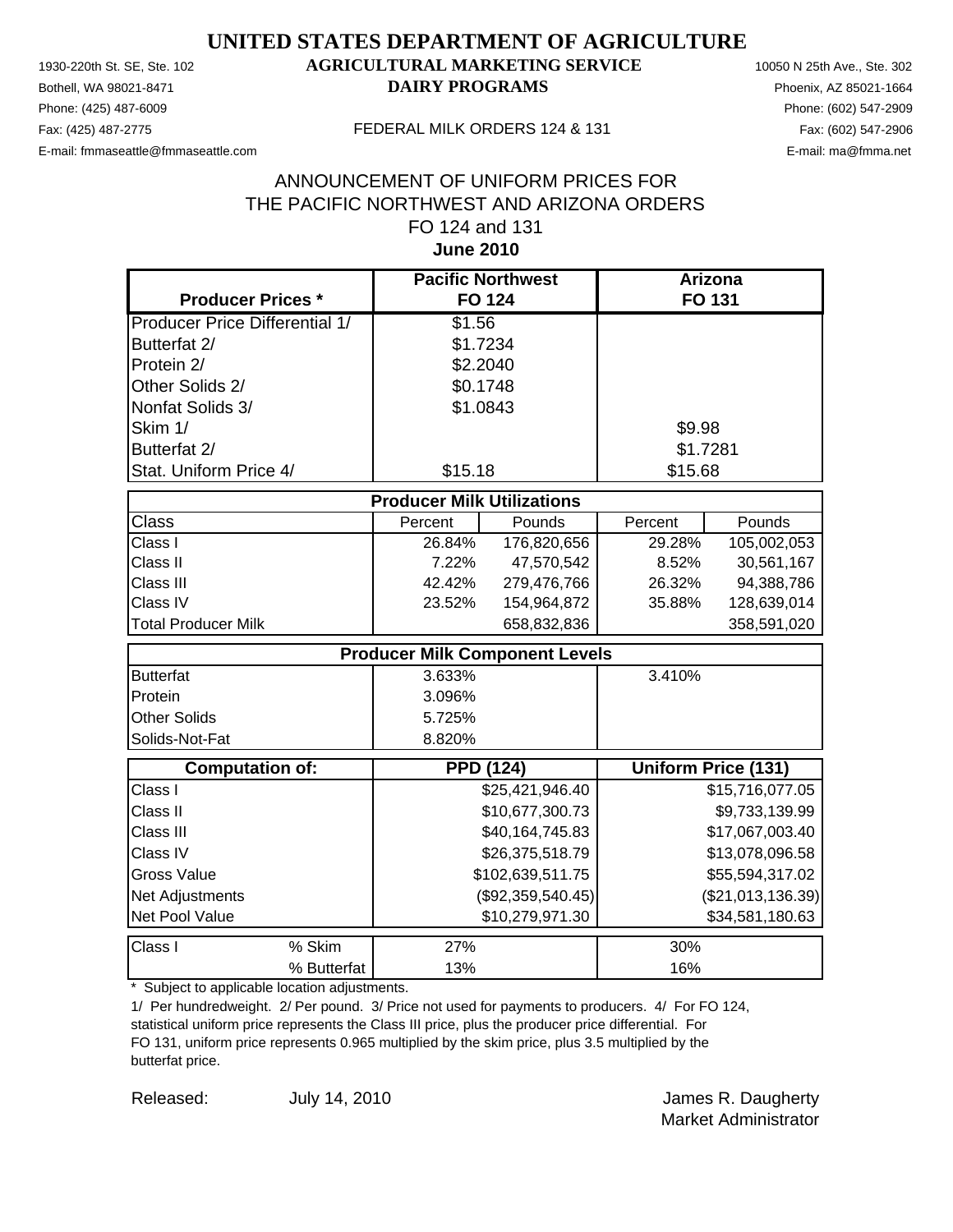# MILK MARKET SUMMARIES FOR JUNE 2010

## **Pacific Northwest Order (FO 124)**

|                               | <b>June 2010</b> | <b>May 2010</b> | <b>June 2009</b> |           | <b>June 2010</b><br><b>Percent Change From</b> |  |
|-------------------------------|------------------|-----------------|------------------|-----------|------------------------------------------------|--|
|                               |                  |                 |                  | Month-Ago | Year-Ago                                       |  |
| <b>Producer Deliveries</b>    | 658,832,836      | 680,071,814     | 670,568,357      | $-3.12%$  | $-1.75%$                                       |  |
| <b>Daily Deliveries</b>       | 21,961,095       | 21,937,800      | 22,352,279       | 0.11%     | $-1.75%$                                       |  |
| Number of Producers           | 631              | 631             | 656              |           |                                                |  |
| Daily Deliveries Per Producer | 34,804           | 34,767          | 34,074           | 0.11%     | 2.14%                                          |  |
| <b>Class I Producer Milk</b>  | 176,820,656      | 185,001,246     | 180,114,694      | $-4.42%$  | $-1.83%$                                       |  |
| Class I Utilization (%)       | 26.84%           | 27.20%          | 26.86%           |           |                                                |  |
| <b>Class I Daily Usage</b>    | 5,894,022        | 5,967,782       | 6,003,823        | $-1.24%$  | $-1.83%$                                       |  |

## **Arizona Order (FO 131)**

|                               |                  |                 |                  | <b>June 2010</b>           |          |
|-------------------------------|------------------|-----------------|------------------|----------------------------|----------|
|                               | <b>June 2010</b> | <b>May 2010</b> | <b>June 2009</b> | <b>Percent Change From</b> |          |
|                               |                  |                 |                  | Month-Ago                  | Year-Ago |
| <b>Producer Deliveries</b>    | 358,591,020      | 383,255,287     | 335,307,590      | $-6.44%$                   | 6.94%    |
| <b>Daily Deliveries</b>       | 11,953,034       | 12,363,074      | 11,176,920       | $-3.32\%$                  | 6.94%    |
| Number of Producers           | 96               | 961             | 97               |                            |          |
| Daily Deliveries Per Producer | 124,511          | 128,782         | 115,226          | $-3.32%$                   | 8.06%    |
| <b>Class I Producer Milk</b>  | 105,002,053      | 115,738,015     | 111,247,907      | $-9.28%$                   | $-5.61%$ |
| Class I Utilization (%)       | 29.28%           | 30.20%          | 33.18%           |                            |          |
| <b>Class I Daily Usage</b>    | 3,500,068        | 3,733,484       | 3,708,264        | $-6.25%$                   | $-5.61%$ |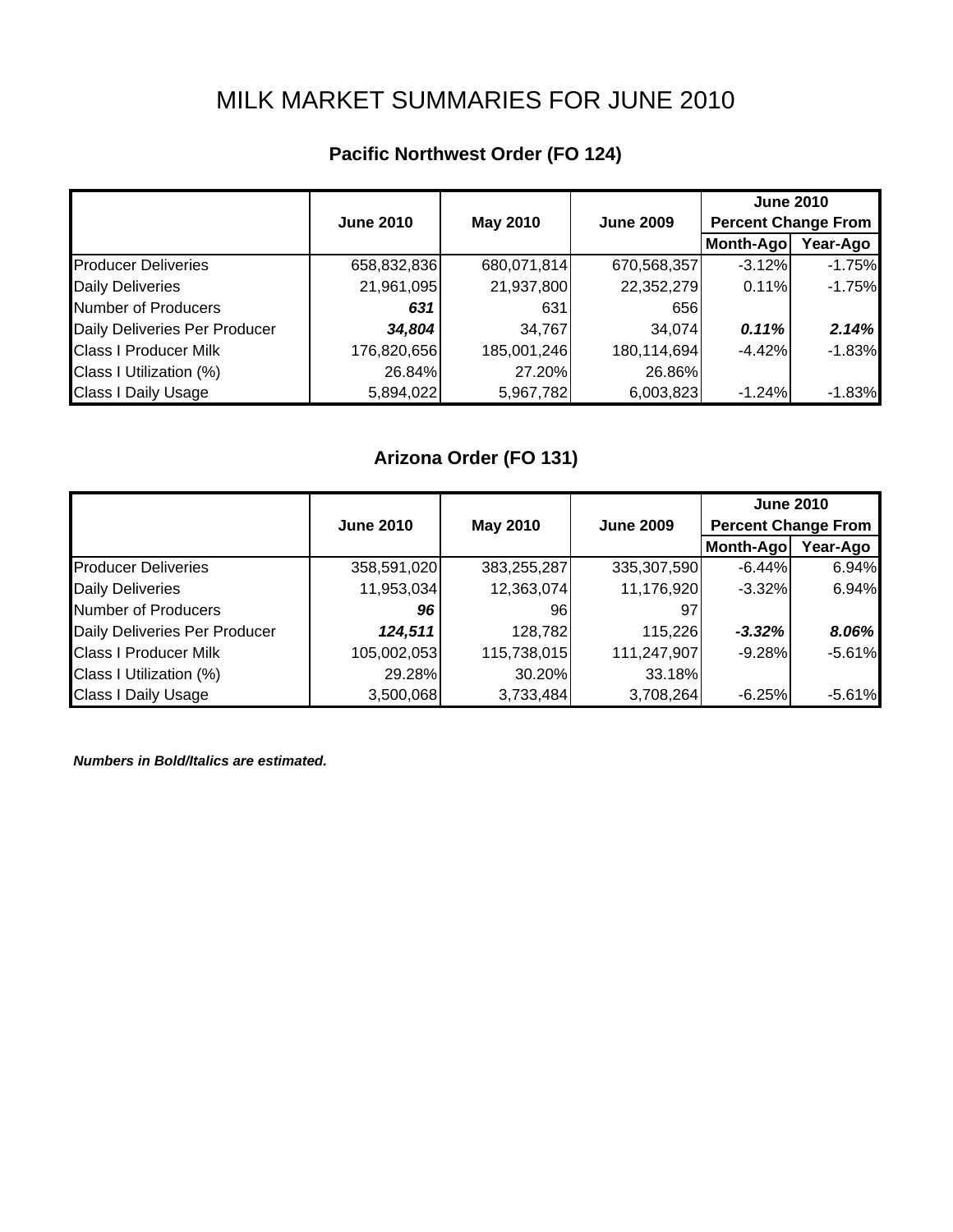Phone: (425) 487-6009 Phone: (602) 547-2909 E-mail: fmmaseattle@fmmaseattle.com E-mail: ma@fmma.net

### 1930-220th St. SE, Ste. 102 **AGRICULTURAL MARKETING SERVICE** 10050 N 25th Ave., Ste. 302 Bothell, WA 98021-8471 **DAIRY PROGRAMS** Phoenix, AZ 85021-1664

#### Fax: (425) 487-2775 FEDERAL MILK ORDERS 124 & 131

### **July 2010** ANNOUNCEMENT OF UNIFORM PRICES FOR THE PACIFIC NORTHWEST AND ARIZONA ORDERS FO 124 and 131

| <b>Producer Prices *</b>              |                                   | <b>Pacific Northwest</b><br><b>FO 124</b> |         | <b>Arizona</b><br>FO 131   |
|---------------------------------------|-----------------------------------|-------------------------------------------|---------|----------------------------|
| <b>Producer Price Differential 1/</b> | \$1.93                            |                                           |         |                            |
| Butterfat 2/                          | \$1.8964                          |                                           |         |                            |
| Protein 2/                            | \$2.0515                          |                                           |         |                            |
| Other Solids 2/                       | \$0.1700                          |                                           |         |                            |
| Nonfat Solids 3/                      | \$1.0493                          |                                           |         |                            |
| Skim 1/                               |                                   |                                           | \$9.97  |                            |
| Butterfat 2/                          |                                   |                                           |         | \$1.8629                   |
| Stat. Uniform Price 4/                | \$15.67                           |                                           | \$16.14 |                            |
|                                       | <b>Producer Milk Utilizations</b> |                                           |         |                            |
| <b>Class</b>                          | Percent                           | Pounds                                    | Percent | Pounds                     |
| Class I                               | 26.23%                            | 179,924,041                               | 33.14%  | 111,971,977                |
| Class II                              | 6.81%                             | 46,732,693                                | 8.21%   | 27,752,563                 |
| Class III                             | 39.93%                            | 273,921,719                               | 30.75%  | 103,876,381                |
| Class IV                              | 27.03%                            | 185,406,134                               | 27.90%  | 94,244,528                 |
| <b>Total Producer Milk</b>            |                                   | 685,984,587                               |         | 337,845,449                |
|                                       |                                   | <b>Producer Milk Component Levels</b>     |         |                            |
| <b>Butterfat</b>                      | 3.600%                            |                                           | 3.412%  |                            |
| Protein                               | 3.064%                            |                                           |         |                            |
| <b>Other Solids</b>                   | 5.732%                            |                                           |         |                            |
| Solids-Not-Fat                        | 8.796%                            |                                           |         |                            |
| <b>Computation of:</b>                |                                   | <b>PPD (124)</b>                          |         | <b>Uniform Price (131)</b> |
| Class I                               |                                   | \$26,659,621.96                           |         | \$17,324,899.59            |
| Class II                              |                                   | \$11,253,165.07                           |         | \$9,918,878.40             |
| Class III                             |                                   | \$39,619,439.27                           |         | \$17,580,844.89            |
| Class IV                              |                                   | \$31,790,511.11                           |         | \$8,985,889.65             |
| <b>Gross Value</b>                    |                                   | \$109,322,737.41                          |         | \$53,810,512.53            |
| Net Adjustments                       |                                   | (\$96,076,193.41)                         |         | (\$21, 235, 609.69)        |
| Net Pool Value                        |                                   | \$13,246,544.00                           |         | \$32,574,902.84            |
| Class I<br>% Skim                     | 27%                               |                                           | 34%     |                            |
| % Butterfat                           | 13%                               |                                           | 19%     |                            |

\* Subject to applicable location adjustments.

1/ Per hundredweight. 2/ Per pound. 3/ Price not used for payments to producers. 4/ For FO 124, statistical uniform price represents the Class III price, plus the producer price differential. For FO 131, uniform price represents 0.965 multiplied by the skim price, plus 3.5 multiplied by the butterfat price.

Released: August 13, 2010 **August 13, 2010 James R. Daugherty** Market Administrator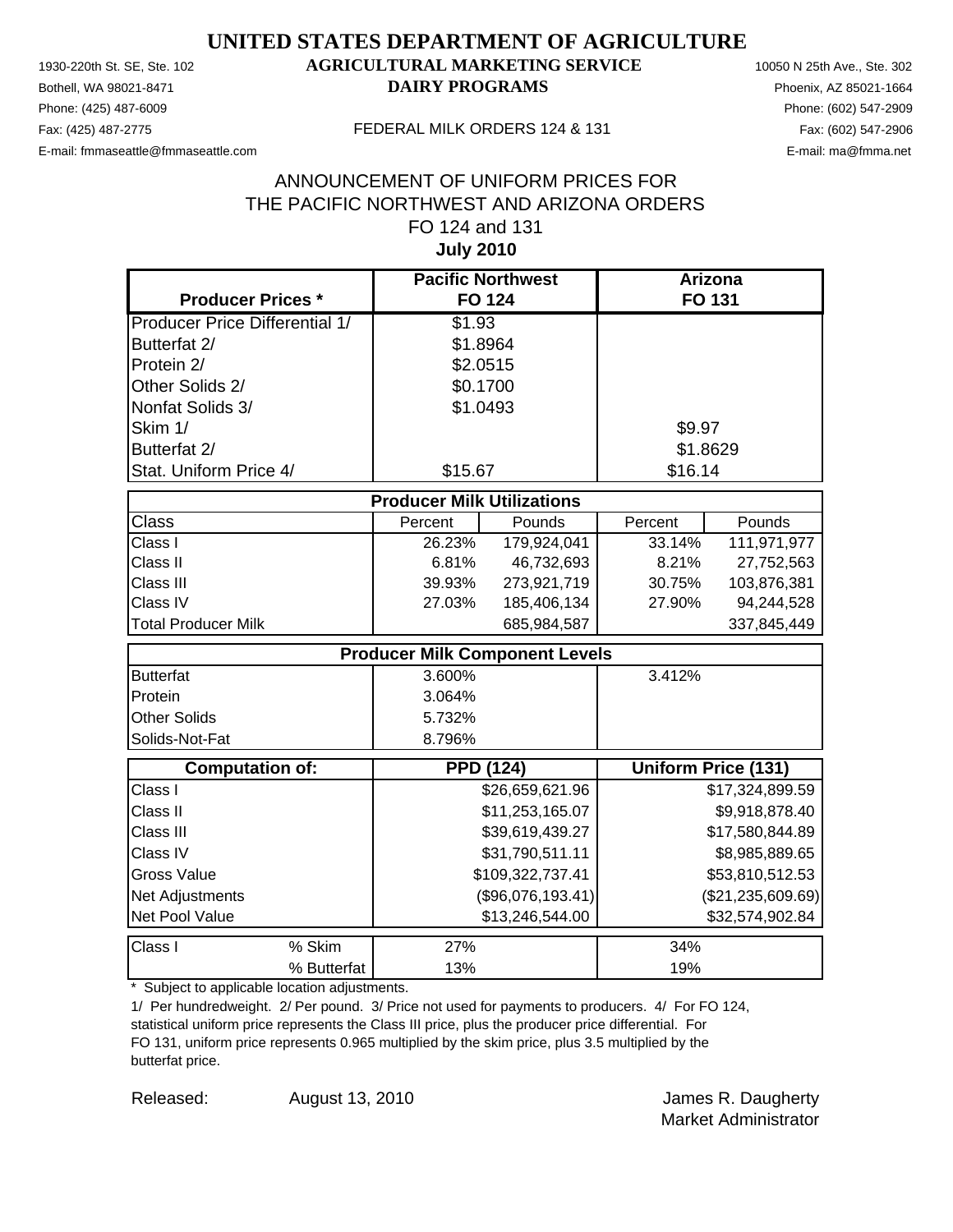# MILK MARKET SUMMARIES FOR JULY 2010

## **Pacific Northwest Order (FO 124)**

|                               |                  |                  |                  |                            | <b>July 2010</b> |
|-------------------------------|------------------|------------------|------------------|----------------------------|------------------|
|                               | <b>July 2010</b> | <b>June 2010</b> | <b>July 2009</b> | <b>Percent Change From</b> |                  |
|                               |                  |                  |                  | Month-Ago                  | Year-Ago         |
| <b>Producer Deliveries</b>    | 685,984,587      | 658,832,836      | 684,740,839      | 4.12%                      | 0.18%            |
| <b>Daily Deliveries</b>       | 22,128,535       | 21,961,095       | 22,088,414       | 0.76%                      | 0.18%            |
| Number of Producers           | 629              | 629              | 644              |                            |                  |
| Daily Deliveries Per Producer | 35,181           | 34,914           | 34,299           | 0.76%                      | 2.57%            |
| <b>Class I Producer Milk</b>  | 179,924,041      | 176,820,656      | 187,559,314      | 1.76%                      | $-4.07%$         |
| Class I Utilization (%)       | 26.23%           | 26.84%           | 27.39%           |                            |                  |
| <b>Class I Daily Usage</b>    | 5,804,001        | 5,894,022        | 6,050,300        | $-1.53%$                   | $-4.07%$         |

## **Arizona Order (FO 131)**

|                               |                  |                  |                  | <b>July 2010</b>           |          |
|-------------------------------|------------------|------------------|------------------|----------------------------|----------|
|                               | <b>July 2010</b> | <b>June 2010</b> | <b>July 2009</b> | <b>Percent Change From</b> |          |
|                               |                  |                  |                  | Month-Ago                  | Year-Ago |
| <b>Producer Deliveries</b>    | 337,845,449      | 358,591,020      | 304,057,165      | $-5.79%$                   | 11.11%   |
| <b>Daily Deliveries</b>       | 10,898,240       | 11,953,034       | 9,808,296        | $-8.82\%$                  | 11.11%   |
| Number of Producers           | 96               | 961              | 941              |                            |          |
| Daily Deliveries Per Producer | 113,523          | 124,511          | 104,344          | $-8.82%$                   | 8.80%    |
| <b>Class I Producer Milk</b>  | 111,971,977      | 105,002,053      | 116,963,300      | 6.64%                      | $-4.27%$ |
| Class I Utilization (%)       | 33.14%           | 29.28%           | 38.47%           |                            |          |
| <b>Class I Daily Usage</b>    | 3,611,999        | 3,500,068        | 3,773,010        | 3.20%                      | $-4.27%$ |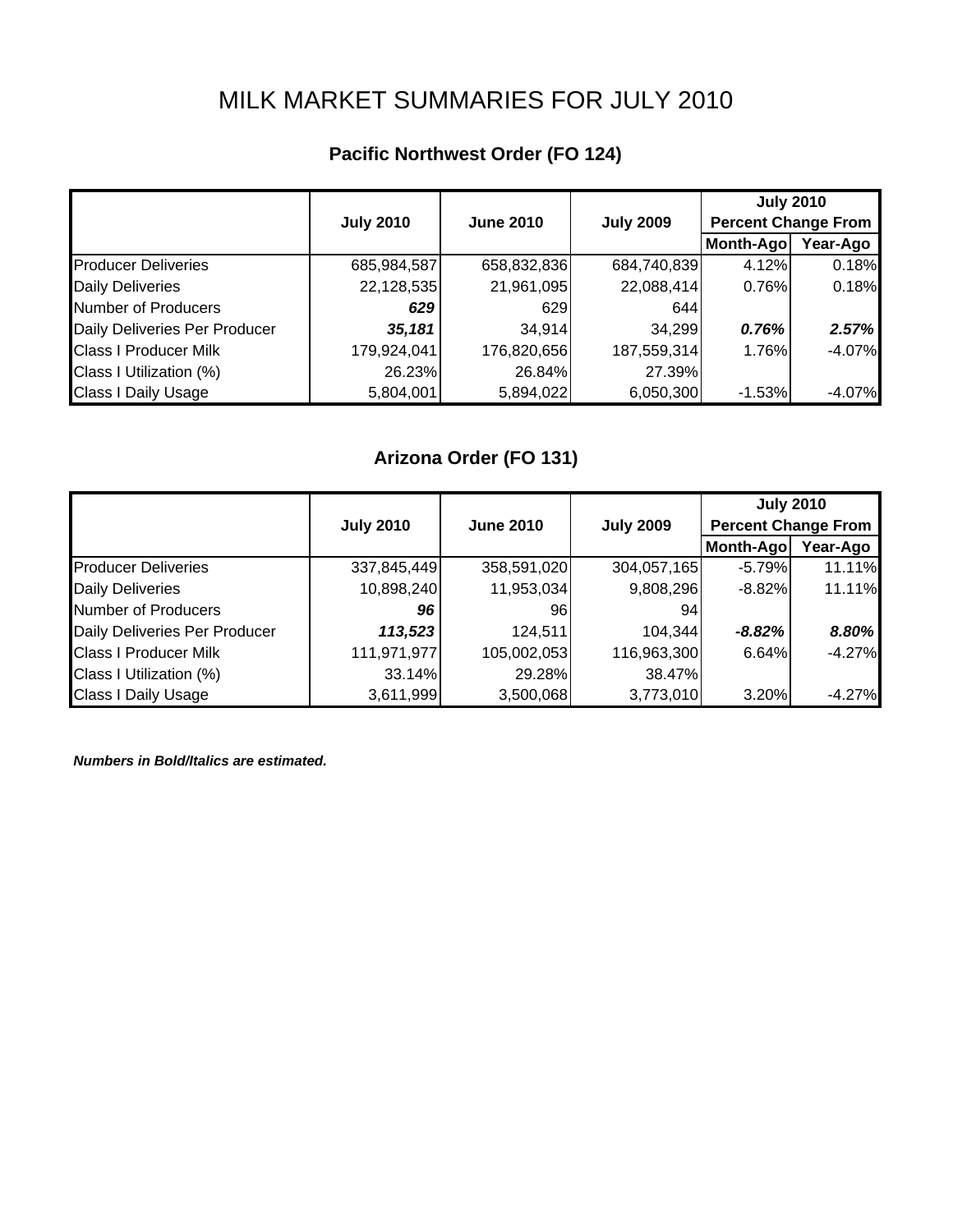Phone: (425) 487-6009 Phone: (602) 547-2909 E-mail: fmmaseattle@fmmaseattle.com E-mail: ma@fmma.net

### 1930-220th St. SE, Ste. 102 **AGRICULTURAL MARKETING SERVICE** 10050 N 25th Ave., Ste. 302 Bothell, WA 98021-8471 **DAIRY PROGRAMS** Phoenix, AZ 85021-1664

#### Fax: (425) 487-2775 FEDERAL MILK ORDERS 124 & 131

### **August 2010** ANNOUNCEMENT OF UNIFORM PRICES FOR THE PACIFIC NORTHWEST AND ARIZONA ORDERS FO 124 and 131

| <b>Producer Prices *</b>              |                                       | <b>Pacific Northwest</b><br><b>FO 124</b> |         | Arizona<br>FO 131   |
|---------------------------------------|---------------------------------------|-------------------------------------------|---------|---------------------|
| <b>Producer Price Differential 1/</b> | \$0.98                                |                                           |         |                     |
| Butterfat 2/                          |                                       | \$2.0336                                  |         |                     |
| Protein 2/                            |                                       | \$2.3788                                  |         |                     |
| Other Solids 2/                       |                                       | \$0.1647                                  |         |                     |
| Nonfat Solids 3/                      |                                       | \$0.9780                                  |         |                     |
| Skim 1/                               |                                       |                                           | \$9.90  |                     |
| Butterfat 2/                          |                                       |                                           |         | \$2.0127            |
| Stat. Uniform Price 4/                | \$16.16                               |                                           | \$16.60 |                     |
|                                       | <b>Producer Milk Utilizations</b>     |                                           |         |                     |
| <b>Class</b>                          | Percent                               | Pounds                                    | Percent | Pounds              |
| Class I                               | 26.13%                                | 178,308,971                               | 36.35%  | 116,800,471         |
| Class II                              | 7.37%                                 | 50,275,905                                | 9.04%   | 29,039,675          |
| Class III                             | 40.93%                                | 279,347,913                               | 41.47%  | 133,237,424         |
| Class IV                              | 25.57%                                | 174,530,757                               | 13.14%  | 42,247,031          |
| <b>Total Producer Milk</b>            |                                       | 682,463,546                               |         | 321,324,601         |
|                                       | <b>Producer Milk Component Levels</b> |                                           |         |                     |
| <b>Butterfat</b>                      | 3.616%                                |                                           | 3.423%  |                     |
| Protein                               | 3.082%                                |                                           |         |                     |
| <b>Other Solids</b>                   | 5.719%                                |                                           |         |                     |
| Solids-Not-Fat                        | 8.801%                                |                                           |         |                     |
| <b>Computation of:</b>                |                                       | <b>PPD (124)</b>                          |         | Uniform Price (131) |
| Class I                               |                                       | \$26,031,328.07                           |         | \$17,564,883.66     |
| Class II                              |                                       | \$12,451,439.74                           |         | \$10,338,377.92     |
| Class III                             |                                       | \$44,382,057.93                           |         | \$20,984,695.09     |
| Class IV                              |                                       | \$30,028,458.22                           |         | \$3,740,292.13      |
| <b>Gross Value</b>                    |                                       | \$112,893,283.96                          |         | \$52,628,248.80     |
| Net Adjustments                       |                                       | (\$106, 196, 590.44)                      |         | (\$21,891,859.78)   |
| Net Pool Value                        |                                       | \$6,696,693.52                            |         | \$30,736,389.02     |
| % Skim<br>Class I                     | 27%                                   |                                           | 37%     |                     |
| % Butterfat                           | 13%                                   |                                           | 19%     |                     |

\* Subject to applicable location adjustments.

1/ Per hundredweight. 2/ Per pound. 3/ Price not used for payments to producers. 4/ For FO 124, statistical uniform price represents the Class III price, plus the producer price differential. For FO 131, uniform price represents 0.965 multiplied by the skim price, plus 3.5 multiplied by the butterfat price.

Released: September 14, 2010 **Gotter Accords** James R. Daugherty Market Administrator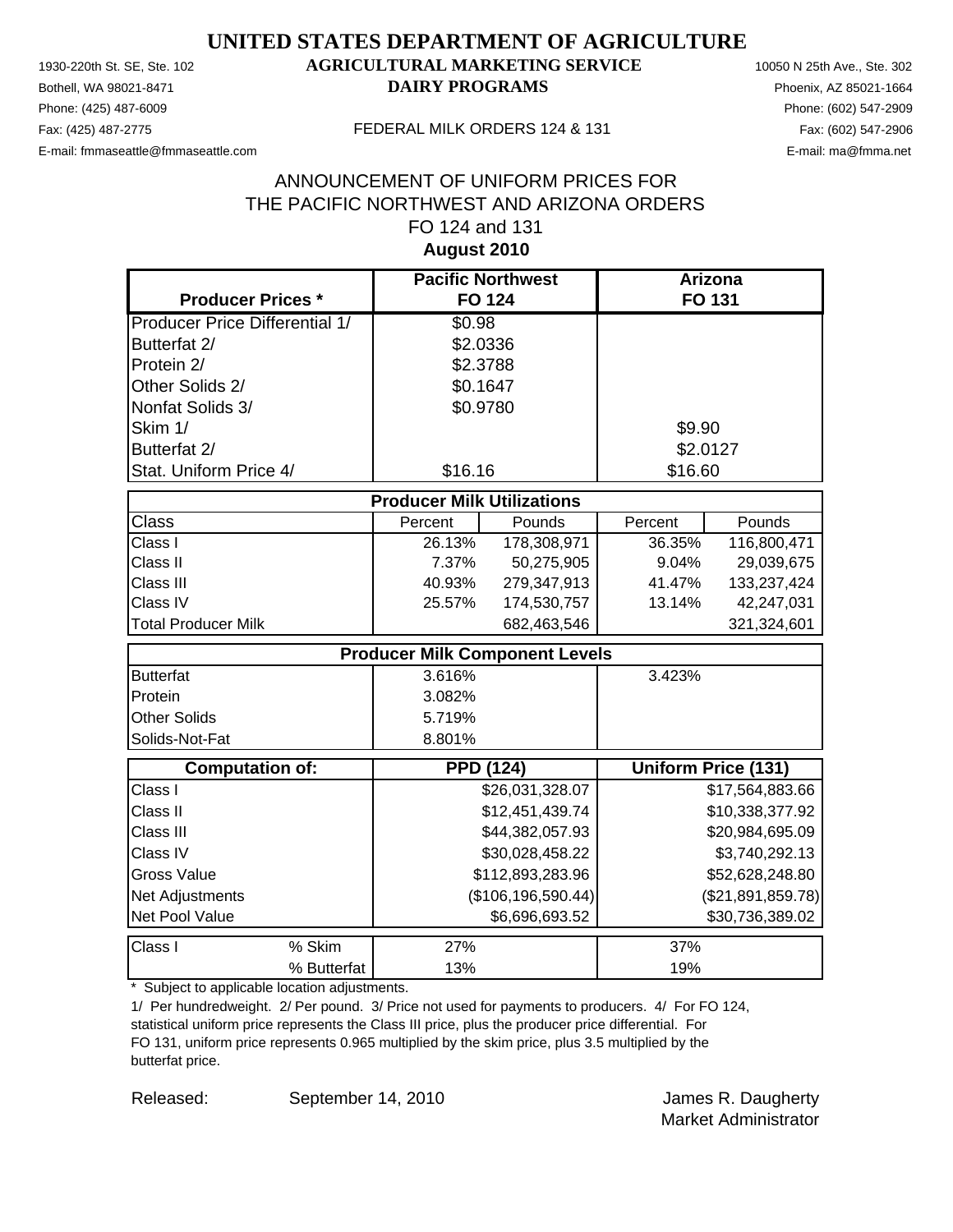# MILK MARKET SUMMARIES FOR AUGUST 2010

|                               |             |                  |             | August 2010                |           |
|-------------------------------|-------------|------------------|-------------|----------------------------|-----------|
|                               | August 2010 | <b>July 2010</b> | August 2009 | <b>Percent Change From</b> |           |
|                               |             |                  | 1/          | Month-Ago                  | Year-Ago  |
| <b>Producer Deliveries</b>    | 682,463,546 | 685,984,587      | 626,497,402 | $-0.51%$                   | 8.93%     |
| <b>Daily Deliveries</b>       | 22,014,953  | 22,128,535       | 20,209,594  | $-0.51%$                   | 8.93%     |
| Number of Producers           | 631         | 631              | 635         |                            |           |
| Daily Deliveries Per Producer | 34,889      | 35,069           | 31,826      | $-0.51%$                   | 9.62%     |
| <b>Class I Producer Milk</b>  | 178,308,971 | 179,924,041      | 181,702,998 | $-0.90%$                   | $-1.87%$  |
| Class I Utilization (%)       | 26.13%      | 26.23%           | 29.00%      |                            |           |
| <b>Class I Daily Usage</b>    | 5,751,902   | 5,804,001        | 5,861,387   | $-0.90\%$                  | $-1.87\%$ |

## **Pacific Northwest Order (FO 124)**

## **Arizona Order (FO 131)**

|                               |             |                  |             | August 2010                |          |
|-------------------------------|-------------|------------------|-------------|----------------------------|----------|
|                               | August 2010 | <b>July 2010</b> | August 2009 | <b>Percent Change From</b> |          |
|                               |             |                  |             | Month-Ago                  | Year-Ago |
| <b>Producer Deliveries</b>    | 321,324,601 | 337,845,449      | 305,001,846 | $-4.89%$                   | 5.35%    |
| <b>Daily Deliveries</b>       | 10,365,310  | 10,898,240       | 9,838,769   | $-4.89%$                   | 5.35%    |
| Number of Producers           | 97          | 97               | 95          |                            |          |
| Daily Deliveries Per Producer | 106,859     | 112,353          | 103,566     | -4.89%                     | 3.18%    |
| <b>Class I Producer Milk</b>  | 116,800,471 | 111,971,977      | 120,497,893 | 4.31%                      | $-3.07%$ |
| Class I Utilization (%)       | 36.35%      | 33.14%           | 39.51%      |                            |          |
| <b>Class I Daily Usage</b>    | 3,767,757   | 3,611,999        | 3,887,029   | 4.31%                      | $-3.07%$ |

1/ Eligible milk not pooled due to price. Comparisons to previous month or year may be biased. *Numbers in Bold/Italics are estimated.*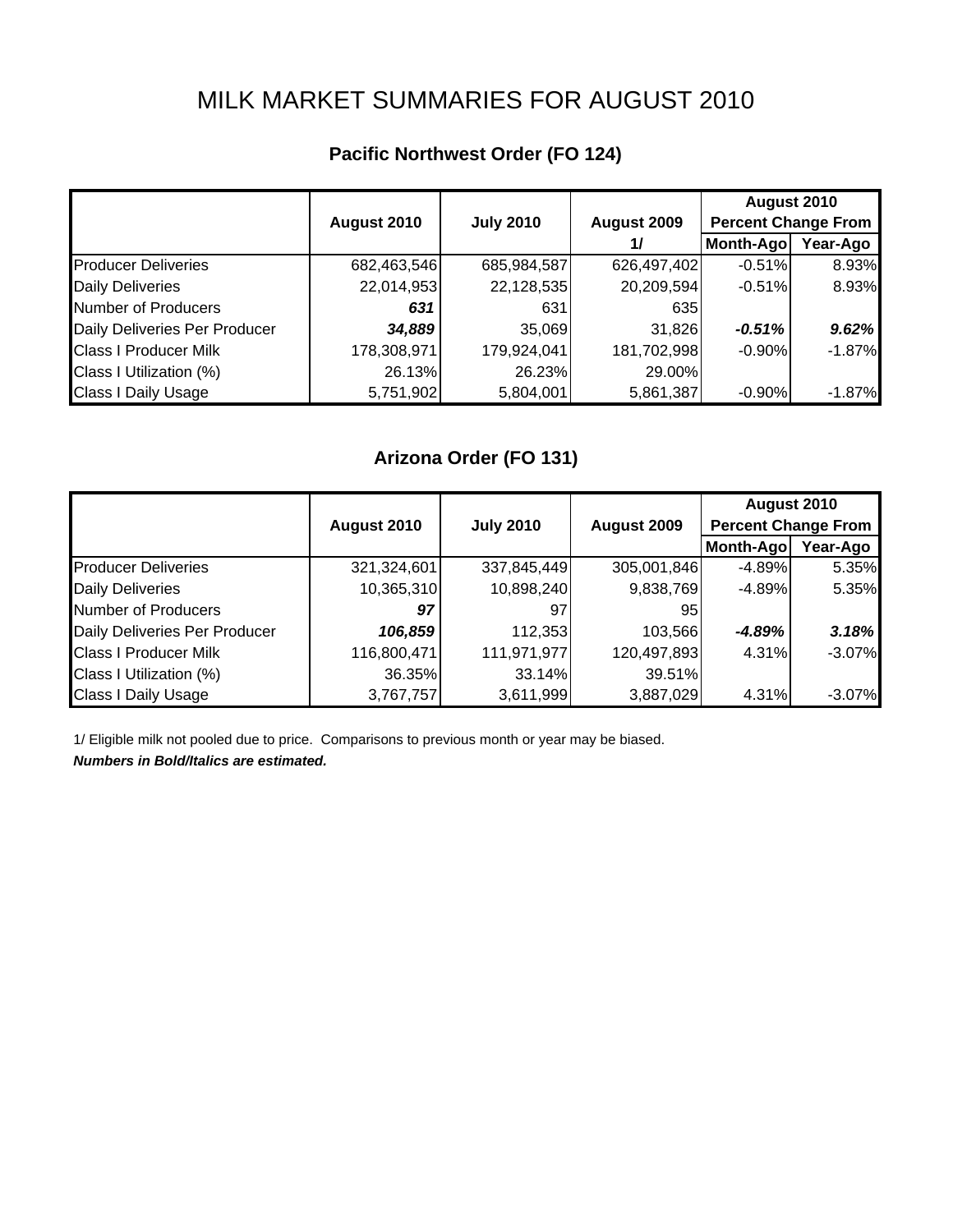Phone: (425) 487-6009 Phone: (602) 547-2909 E-mail: fmmaseattle@fmmaseattle.com E-mail: ma@fmma.net

### 1930-220th St. SE, Ste. 102 **AGRICULTURAL MARKETING SERVICE** 10050 N 25th Ave., Ste. 302 Bothell, WA 98021-8471 **DAIRY PROGRAMS** Phoenix, AZ 85021-1664

#### Fax: (425) 487-2775 FEDERAL MILK ORDERS 124 & 131

### **September 2010** ANNOUNCEMENT OF UNIFORM PRICES FOR THE PACIFIC NORTHWEST AND ARIZONA ORDERS FO 124 and 131

| <b>Producer Prices *</b>              |                                       | <b>Pacific Northwest</b><br><b>FO 124</b> |          | <b>Arizona</b><br>FO 131   |
|---------------------------------------|---------------------------------------|-------------------------------------------|----------|----------------------------|
| <b>Producer Price Differential 1/</b> | \$0.68                                |                                           |          |                            |
| Butterfat 2/                          | \$2.4044                              |                                           |          |                            |
| Protein 2/                            | \$2.3057                              |                                           |          |                            |
| Other Solids 2/                       | \$0.1673                              |                                           |          |                            |
| Nonfat Solids 3/                      | \$0.9608                              |                                           |          |                            |
| Skim 1/                               |                                       |                                           |          |                            |
|                                       |                                       |                                           | \$9.51   |                            |
| Butterfat 2/                          |                                       |                                           | \$2.3306 |                            |
| Stat. Uniform Price 4/                | \$16.94                               |                                           | \$17.33  |                            |
|                                       | <b>Producer Milk Utilizations</b>     |                                           |          |                            |
| <b>Class</b>                          | Percent                               | Pounds                                    | Percent  | Pounds                     |
| Class I                               | 28.91%                                | 190,032,816                               | 37.01%   | 119,099,855                |
| Class II                              | 6.65%                                 | 43,710,370                                | 6.73%    | 21,657,065                 |
| Class III                             | 39.93%                                | 262,454,056                               | 41.02%   | 131,983,791                |
| Class IV                              | 24.51%                                | 161,092,904                               | 15.24%   | 49,052,211                 |
| <b>Total Producer Milk</b>            |                                       | 657,290,146                               |          | 321,792,922                |
|                                       | <b>Producer Milk Component Levels</b> |                                           |          |                            |
| <b>Butterfat</b>                      | 3.707%                                |                                           | 3.444%   |                            |
| Protein                               | 3.152%                                |                                           |          |                            |
| <b>Other Solids</b>                   | 5.709%                                |                                           |          |                            |
| Solids-Not-Fat                        | 8.861%                                |                                           |          |                            |
| <b>Computation of:</b>                | <b>PPD (124)</b>                      |                                           |          | <b>Uniform Price (131)</b> |
| Class I                               |                                       | \$26,686,952.84                           |          | \$17,461,651.09            |
| Class II                              |                                       | \$11,648,415.14                           |          | \$9,226,377.34             |
| Class III                             |                                       | \$46,357,249.62                           |          | \$24,025,973.58            |
| Class IV                              |                                       | \$31,953,051.09                           |          | \$4,328,669.61             |
| <b>Gross Value</b>                    |                                       | \$116,645,668.69                          |          | \$55,042,671.62            |
| Net Adjustments                       |                                       | (\$112, 158, 791.85)                      |          | (\$25,476,734.97)          |
| Net Pool Value                        |                                       | \$4,486,876.84                            |          | \$29,565,936.65            |
| % Skim<br>Class I                     | 29%                                   |                                           | 38%      |                            |
| % Butterfat                           | 14%                                   |                                           | 20%      |                            |

\* Subject to applicable location adjustments.

1/ Per hundredweight. 2/ Per pound. 3/ Price not used for payments to producers. 4/ For FO 124, statistical uniform price represents the Class III price, plus the producer price differential. For FO 131, uniform price represents 0.965 multiplied by the skim price, plus 3.5 multiplied by the butterfat price.

Released: Corober 14, 2010 Corober 14, 2010 Market Administrator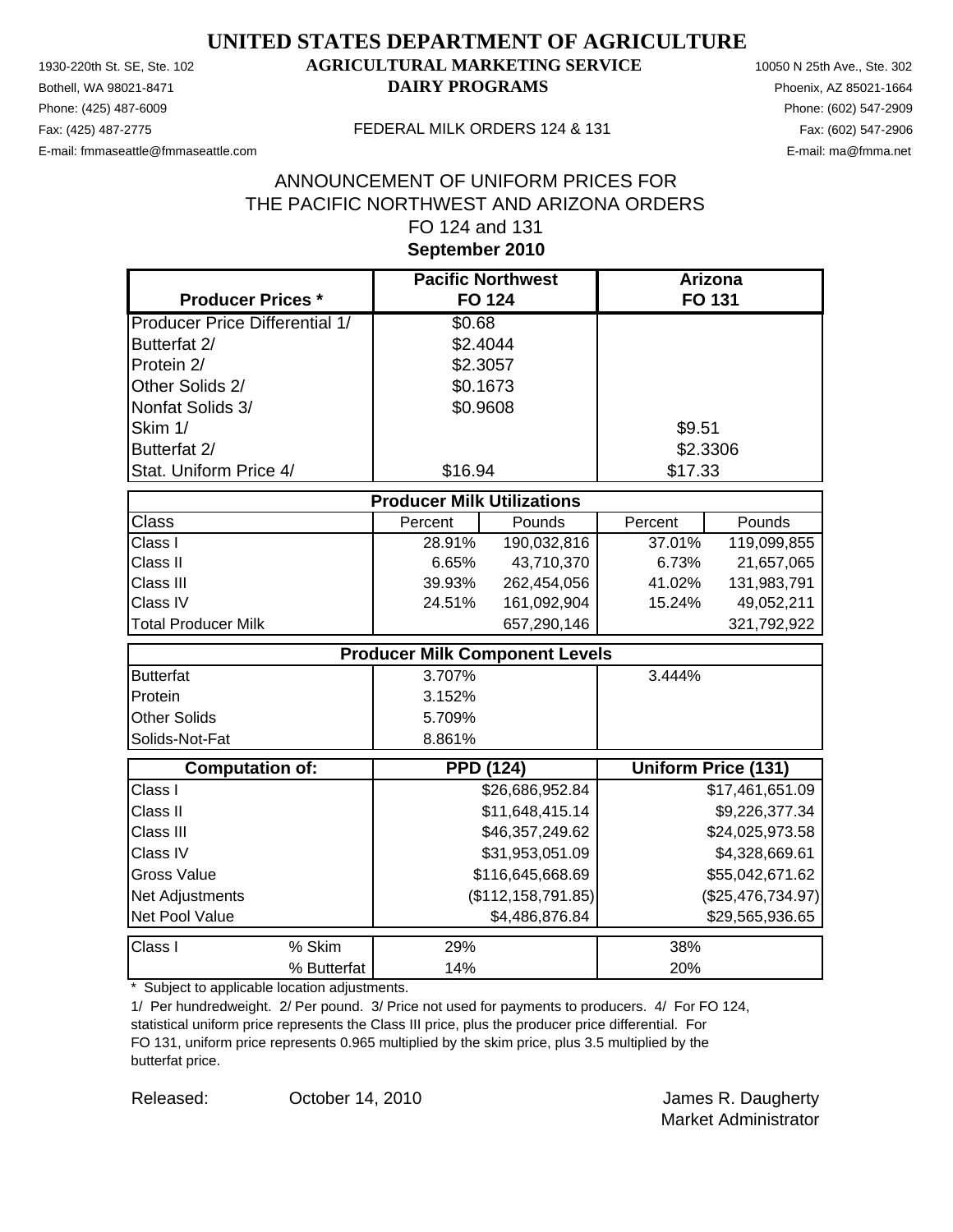## MILK MARKET SUMMARIES FOR SEPTEMBER 2010

|                               |                |             |                | September 2010             |          |
|-------------------------------|----------------|-------------|----------------|----------------------------|----------|
|                               | September 2010 | August 2010 | September 2009 | <b>Percent Change From</b> |          |
|                               |                |             | 1/             | Month-Ago                  | Year-Ago |
| <b>Producer Deliveries</b>    | 657,290,146    | 682,463,546 | 394,817,936    | $-3.69%$                   | 66.48%   |
| <b>Daily Deliveries</b>       | 21,909,672     | 22,014,953  | 13,160,598     | $-0.48%$                   | 66.48%   |
| <b>Number of Producers</b>    | 626            | 625         | 466            |                            |          |
| Daily Deliveries Per Producer | 34,999         | 35,224      | 28,242         | $-0.64%$                   | 23.93%   |
| <b>Class I Producer Milk</b>  | 190,032,816    | 178,308,971 | 194,032,340    | 6.58%                      | $-2.06%$ |
| Class I Utilization (%)       | 28.91%         | 26.13%      | 49.14%         |                            |          |
| <b>Class I Daily Usage</b>    | 6,334,427      | 5,751,902   | 6,467,745      | 10.13%                     | $-2.06%$ |

## **Pacific Northwest Order (FO 124)**

## **Arizona Order (FO 131)**

|                               |                |             |                | September 2010             |          |  |
|-------------------------------|----------------|-------------|----------------|----------------------------|----------|--|
|                               | September 2010 | August 2010 | September 2009 | <b>Percent Change From</b> |          |  |
|                               |                |             |                | <b>Month-Ago</b>           | Year-Ago |  |
| <b>Producer Deliveries</b>    | 321,792,922    | 321,324,601 | 284,196,451    | 0.15%                      | 13.23%   |  |
| <b>Daily Deliveries</b>       | 10,726,431     | 10,365,310  | 9,473,215      | 3.48%                      | 13.23%   |  |
| Number of Producers           | 97             | 97          | 94             |                            |          |  |
| Daily Deliveries Per Producer | 110,582        | 106,859     | 100,779        | 3.48%                      | 9.73%    |  |
| <b>Class I Producer Milk</b>  | 119,099,855    | 116,800,471 | 120,439,254    | 1.97%                      | $-1.11%$ |  |
| Class I Utilization (%)       | 37.01%         | 36.35%      | 42.38%         |                            |          |  |
| <b>Class I Daily Usage</b>    | 3,969,995      | 3,767,757   | 4,014,642      | 5.37%                      | $-1.11%$ |  |

1/ Eligible milk not pooled due to price. Comparisons to previous month or year may be biased. *Numbers in Bold/Italics are estimated.*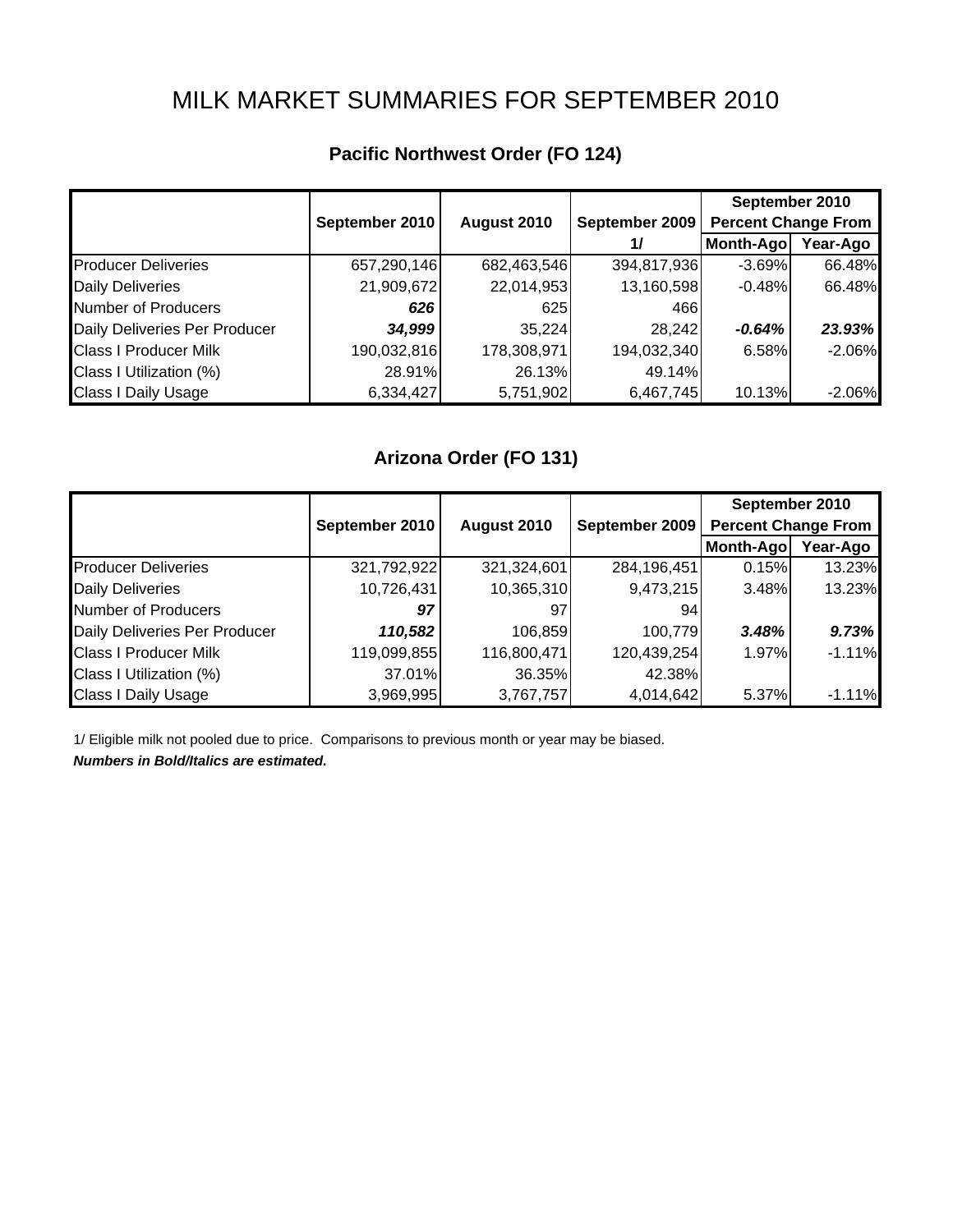Phone: (425) 487-6009 Phone: (602) 547-2909 E-mail: fmmaseattle@fmmaseattle.com E-mail: ma@fmma.net

### 1930-220th St. SE, Ste. 102 **AGRICULTURAL MARKETING SERVICE** 10050 N 25th Ave., Ste. 302 Bothell, WA 98021-8471 **DAIRY PROGRAMS** Phoenix, AZ 85021-1664

#### Fax: (425) 487-2775 FEDERAL MILK ORDERS 124 & 131

### **October 2010** ANNOUNCEMENT OF UNIFORM PRICES FOR THE PACIFIC NORTHWEST AND ARIZONA ORDERS FO 124 and 131

| <b>Producer Prices *</b>              |                                   | <b>Pacific Northwest</b><br><b>FO 124</b> |         | Arizona<br><b>FO 131</b>   |
|---------------------------------------|-----------------------------------|-------------------------------------------|---------|----------------------------|
| <b>Producer Price Differential 1/</b> | \$0.41                            |                                           |         |                            |
| Butterfat 2/                          |                                   | \$2.4436                                  |         |                            |
| Protein 2/                            |                                   | \$2.4739                                  |         |                            |
| Other Solids 2/                       |                                   | \$0.1736                                  |         |                            |
| Nonfat Solids 3/                      |                                   | \$0.9896                                  |         |                            |
| Skim 1/                               |                                   |                                           | \$9.63  |                            |
| Butterfat 2/                          |                                   |                                           |         | \$2.4344                   |
| Stat. Uniform Price 4/                | \$17.35                           |                                           | \$17.81 |                            |
|                                       | <b>Producer Milk Utilizations</b> |                                           |         |                            |
| <b>Class</b>                          | Percent                           | Pounds                                    | Percent | Pounds                     |
| Class I                               | 28.02%                            | 186,923,548                               | 34.60%  | 117,616,338                |
| Class II                              | 6.45%                             | 43,058,550                                | 9.66%   | 32,846,678                 |
| Class III                             | 40.71%                            | 271,644,350                               | 30.56%  | 103,883,030                |
| Class IV                              | 24.82%                            | 165,571,328                               | 25.18%  | 85,572,818                 |
| <b>Total Producer Milk</b>            |                                   | 667, 197, 776                             |         | 339,918,864                |
|                                       |                                   | <b>Producer Milk Component Levels</b>     |         |                            |
| <b>Butterfat</b>                      | 3.779%                            |                                           | 3.511%  |                            |
| Protein                               | 3.212%                            |                                           |         |                            |
| <b>Other Solids</b>                   | 5.701%                            |                                           |         |                            |
| Solids-Not-Fat                        | 8.914%                            |                                           |         |                            |
| <b>Computation of:</b>                |                                   | <b>PPD (124)</b>                          |         | <b>Uniform Price (131)</b> |
| Class I                               |                                   | \$27,417,070.89                           |         | \$17,837,323.02            |
| Class II                              |                                   | \$11,870,652.02                           |         | \$11,709,804.75            |
| Class III                             |                                   | \$50,931,400.31                           |         | \$23,190,266.68            |
| Class IV                              |                                   | \$33,373,578.95                           |         | \$7,742,802.26             |
| <b>Gross Value</b>                    |                                   | \$123,592,702.17                          |         | \$60,480,196.71            |
| Net Adjustments                       |                                   | (\$120,854,743.47)                        |         | (\$28,881,621.98)          |
| Net Pool Value                        |                                   | \$2,737,958.70                            |         | \$31,598,574.73            |
| Class I<br>% Skim                     | 29%                               |                                           | 35%     |                            |
| % Butterfat                           | 14%                               |                                           | 18%     |                            |

\* Subject to applicable location adjustments.

1/ Per hundredweight. 2/ Per pound. 3/ Price not used for payments to producers. 4/ For FO 124, statistical uniform price represents the Class III price, plus the producer price differential. For FO 131, uniform price represents 0.965 multiplied by the skim price, plus 3.5 multiplied by the butterfat price.

Released: Movember 12, 2010 **Details and Science And America** James R. Daugherty Market Administrator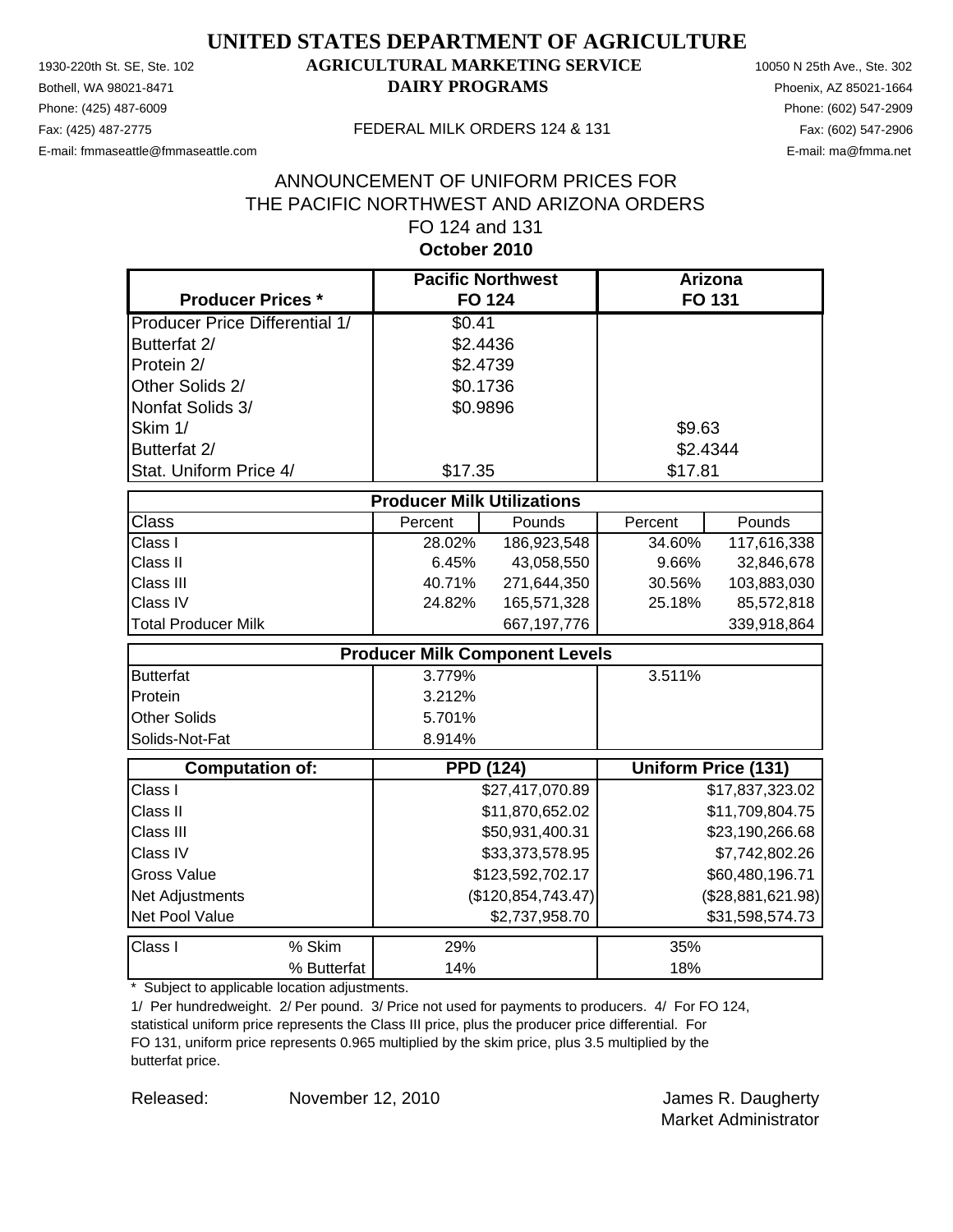# MILK MARKET SUMMARIES FOR OCTOBER 2010

|                               |              |                |              |                            | October 2010 |  |
|-------------------------------|--------------|----------------|--------------|----------------------------|--------------|--|
|                               | October 2010 | September 2010 | October 2009 | <b>Percent Change From</b> |              |  |
|                               |              |                |              | Month-Ago                  | Year-Ago     |  |
| <b>Producer Deliveries</b>    | 667,197,776  | 657,290,146    | 654,760,499  | 1.51%                      | 1.90%        |  |
| <b>Daily Deliveries</b>       | 21,522,509   | 21,909,672     | 21,121,306   | $-1.77%$                   | 1.90%        |  |
| Number of Producers           | 631          | 631            | 636          |                            |              |  |
| Daily Deliveries Per Producer | 34,109       | 34,722         | 33,210       | $-1.77%$                   | 2.71%        |  |
| <b>Class I Producer Milk</b>  | 186,923,548  | 190,032,816    | 202,251,466  | $-1.64%$                   | $-7.58%$     |  |
| Class I Utilization (%)       | 28.02%       | 28.91%         | 30.89%       |                            |              |  |
| <b>Class I Daily Usage</b>    | 6,029,792    | 6,334,427      | 6,524,241    | $-4.81%$                   | $-7.58%$     |  |

## **Pacific Northwest Order (FO 124)**

## **Arizona Order (FO 131)**

|                               |              |                |              | October 2010               |          |
|-------------------------------|--------------|----------------|--------------|----------------------------|----------|
|                               | October 2010 | September 2010 | October 2009 | <b>Percent Change From</b> |          |
|                               |              |                |              | Month-Ago                  | Year-Ago |
| <b>Producer Deliveries</b>    | 339,918,864  | 321,792,922    | 307,415,531  | 5.63%                      | 10.57%   |
| <b>Daily Deliveries</b>       | 10,965,125   | 10,726,431     | 9,916,630    | 2.23%                      | 10.57%   |
| Number of Producers           | 97           | 97             | 93           |                            |          |
| Daily Deliveries Per Producer | 113,043      | 110,582        | 106,630      | 2.23%                      | 6.01%    |
| <b>Class I Producer Milk</b>  | 117,616,338  | 119,099,855    | 123,778,137  | $-1.25%$                   | $-4.98%$ |
| Class I Utilization (%)       | 34.60%       | 37.01%         | 40.26%       |                            |          |
| <b>Class I Daily Usage</b>    | 3,794,075    | 3,969,995      | 3,992,843    | $-4.43%$                   | $-4.98%$ |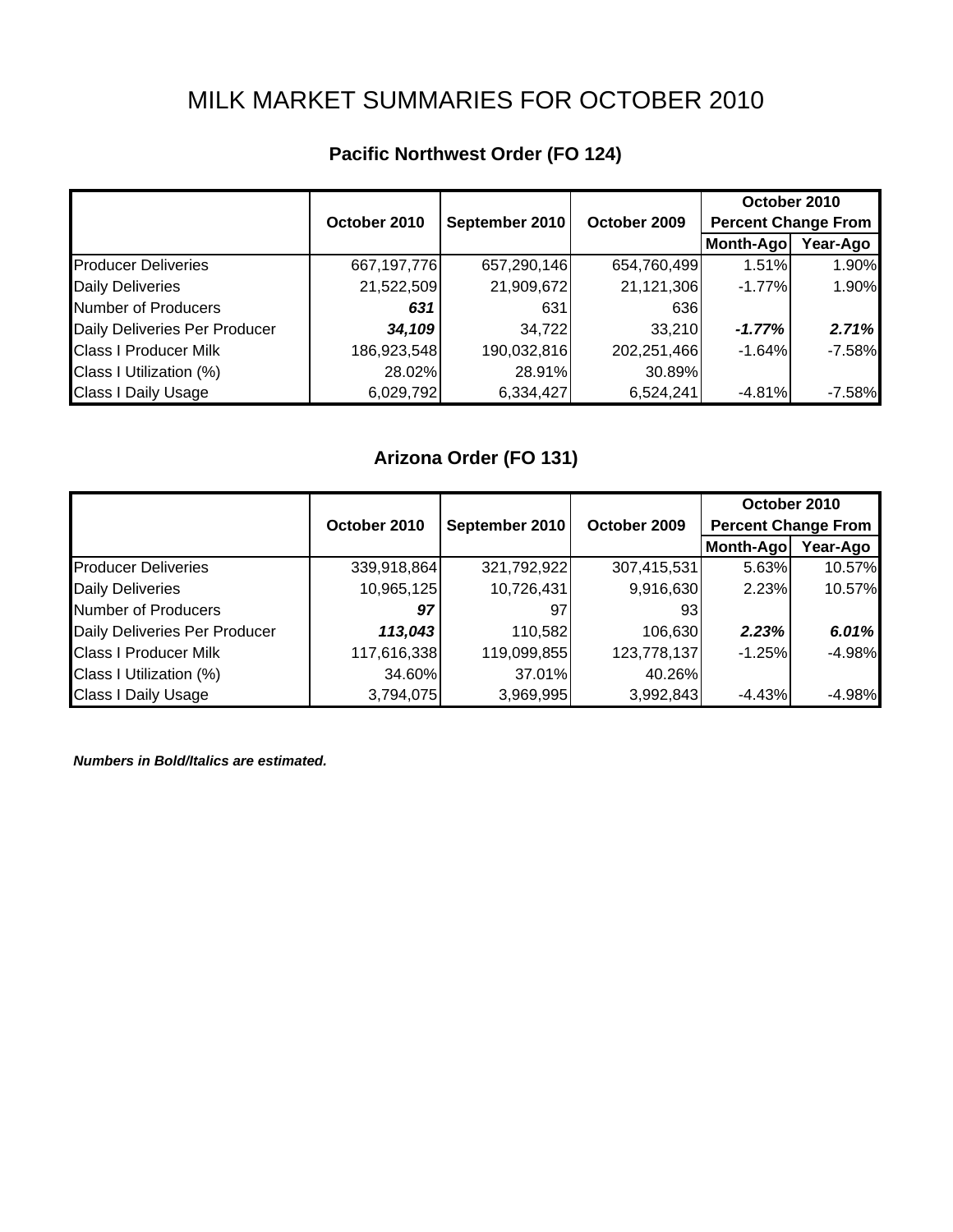Phone: (425) 487-6009 Phone: (602) 547-2909 E-mail: fmmaseattle@fmmaseattle.com E-mail: ma@fmma.net

### 1930-220th St. SE, Ste. 102 **AGRICULTURAL MARKETING SERVICE** 10050 N 25th Ave., Ste. 302 Bothell, WA 98021-8471 **DAIRY PROGRAMS** Phoenix, AZ 85021-1664

#### Fax: (425) 487-2775 FEDERAL MILK ORDERS 124 & 131

### **November 2010** ANNOUNCEMENT OF UNIFORM PRICES FOR THE PACIFIC NORTHWEST AND ARIZONA ORDERS FO 124 and 131

| <b>Producer Prices *</b>              | <b>Pacific Northwest</b><br><b>FO 124</b> |                    |          | <b>Arizona</b><br>FO 131 |
|---------------------------------------|-------------------------------------------|--------------------|----------|--------------------------|
| <b>Producer Price Differential 1/</b> | \$1.27                                    |                    |          |                          |
| Butterfat 2/                          | \$2.2422                                  |                    |          |                          |
| Protein 2/                            | \$2.1981                                  |                    |          |                          |
| Other Solids 2/                       | \$0.1797                                  |                    |          |                          |
| Nonfat Solids 3/                      | \$1.0172                                  |                    |          |                          |
| Skim 1/                               |                                           |                    | \$9.64   |                          |
| Butterfat 2/                          |                                           |                    | \$2.2858 |                          |
| Stat. Uniform Price 4/                | \$16.71                                   |                    | \$17.30  |                          |
|                                       |                                           |                    |          |                          |
|                                       | <b>Producer Milk Utilizations</b>         |                    |          |                          |
| <b>Class</b>                          | Percent                                   | Pounds             | Percent  | Pounds                   |
| Class I                               | 30.67%                                    | 195,510,263        | 34.78%   | 120,770,798              |
| Class II                              | 7.18%                                     | 45,754,033         | 9.88%    | 34,301,652               |
| Class III                             | 41.05%                                    | 261,696,692        | 26.84%   | 93,203,981               |
| Class IV                              | 21.10%                                    | 134,500,906        | 28.50%   | 98,929,127               |
| <b>Total Producer Milk</b>            |                                           | 637,461,894        |          | 347,205,558              |
|                                       | <b>Producer Milk Component Levels</b>     |                    |          |                          |
| <b>Butterfat</b>                      | 3.911%                                    |                    | 3.654%   |                          |
| Protein                               | 3.251%                                    |                    |          |                          |
| <b>Other Solids</b>                   | 5.709%                                    |                    |          |                          |
| Solids-Not-Fat                        | 8.960%                                    |                    |          |                          |
| <b>Computation of:</b>                | <b>PPD (124)</b>                          |                    |          | Uniform Price (131)      |
| Class I                               |                                           | \$29,917,981.47    |          | \$18,991,959.87          |
| Class II                              |                                           | \$13,365,192.86    |          | \$11,882,778.39          |
| Class III                             |                                           | \$45,359,767.78    |          | \$20,005,957.17          |
| Class IV                              |                                           | \$27,017,599.18    |          | \$10,278,116.30          |
| <b>Gross Value</b>                    |                                           | \$115,660,541.29   |          | \$61,158,811.73          |
| Net Adjustments                       |                                           | (\$107,564,496.42) |          | (\$28,889,721.58)        |
| Net Pool Value                        |                                           | \$8,096,044.87     |          | \$32,269,090.15          |
| Class I<br>% Skim                     | 31%                                       |                    | 35%      |                          |
| % Butterfat                           | 15%                                       |                    | 18%      |                          |

\* Subject to applicable location adjustments.

1/ Per hundredweight. 2/ Per pound. 3/ Price not used for payments to producers. 4/ For FO 124, statistical uniform price represents the Class III price, plus the producer price differential. For FO 131, uniform price represents 0.965 multiplied by the skim price, plus 3.5 multiplied by the butterfat price.

December 14, 2010

Released: December 14, 2010 **James R. Daugherty** Market Administrator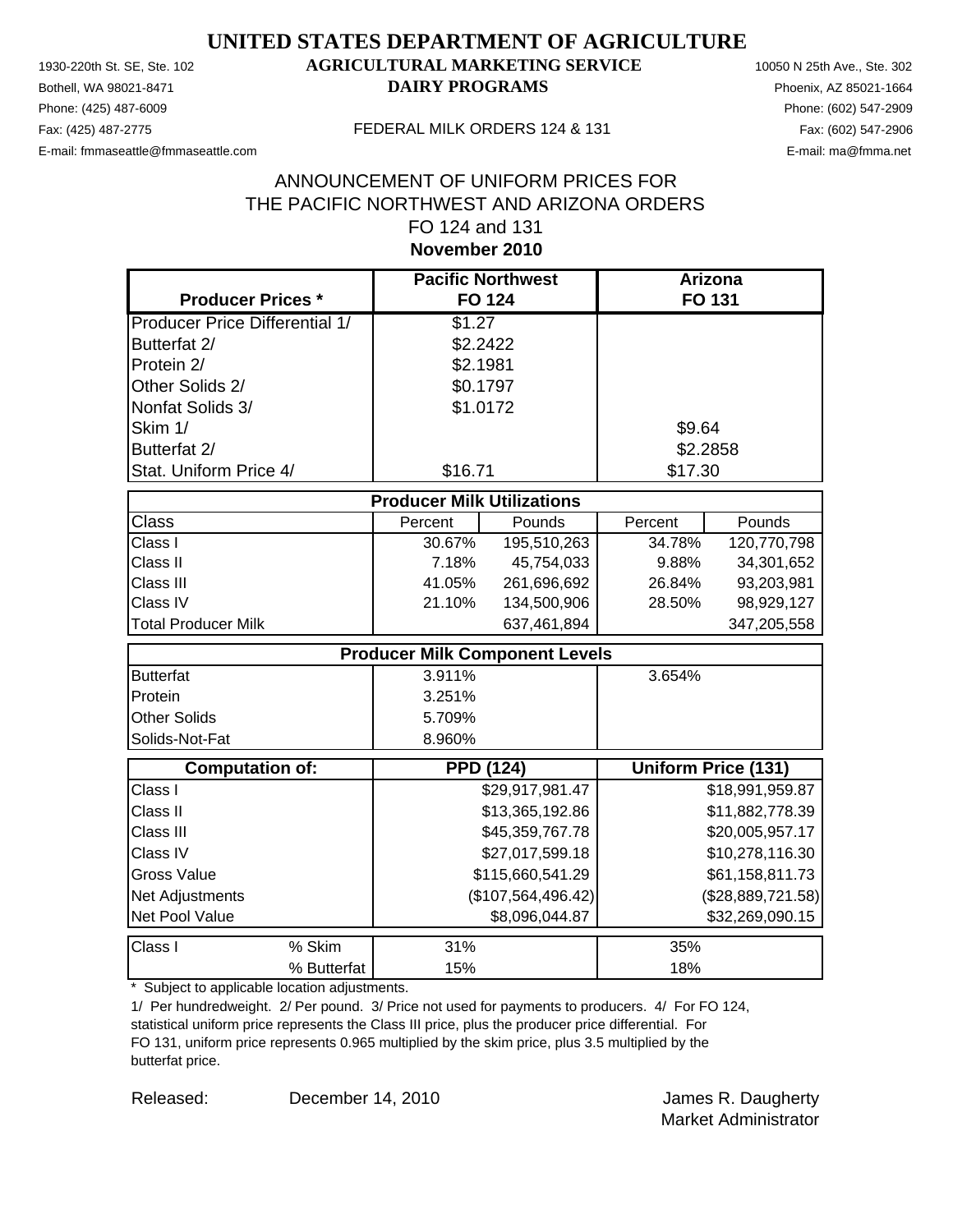# MILK MARKET SUMMARIES FOR NOVEMBER 2010

|                               |               |              |               | November 2010              |          |  |
|-------------------------------|---------------|--------------|---------------|----------------------------|----------|--|
|                               | November 2010 | October 2010 | November 2009 | <b>Percent Change From</b> |          |  |
|                               |               |              |               | Month-Ago                  | Year-Ago |  |
| <b>Producer Deliveries</b>    | 637,461,894   | 667,197,776  | 631,764,987   | $-4.46%$                   | 0.90%    |  |
| <b>Daily Deliveries</b>       | 21,248,730    | 21,522,509   | 21,058,833    | $-1.27%$                   | 0.90%    |  |
| Number of Producers           | 634           | 633          | 637           |                            |          |  |
| Daily Deliveries Per Producer | 33,515        | 34,001       | 33,059        | $-1.43%$                   | 1.38%    |  |
| <b>Class I Producer Milk</b>  | 195,510,263   | 186,923,548  | 188,242,075   | 4.59%                      | 3.86%    |  |
| Class I Utilization (%)       | 30.67%        | 28.02%       | 29.80%        |                            |          |  |
| <b>Class I Daily Usage</b>    | 6,517,009     | 6,029,792    | 6,274,736     | 8.08%                      | 3.86%    |  |

## **Pacific Northwest Order (FO 124)**

## **Arizona Order (FO 131)**

|                               |               |              |               | November 2010              |          |  |
|-------------------------------|---------------|--------------|---------------|----------------------------|----------|--|
|                               | November 2010 | October 2010 | November 2009 | <b>Percent Change From</b> |          |  |
|                               |               |              |               | Month-Ago                  | Year-Ago |  |
| <b>Producer Deliveries</b>    | 347,205,558   | 339,918,864  | 318,774,111   | 2.14%                      | 8.92%    |  |
| <b>Daily Deliveries</b>       | 11,573,519    | 10,965,125   | 10,625,804    | 5.55%                      | 8.92%    |  |
| Number of Producers           | 98            | 981          | 95            |                            |          |  |
| Daily Deliveries Per Producer | 118,097       | 111,889      | 111,851       | 5.55%                      | 5.58%    |  |
| <b>Class I Producer Milk</b>  | 120,770,798   | 117,616,338  | 122,987,352   | 2.68%                      | $-1.80%$ |  |
| Class I Utilization (%)       | 34.78%        | 34.60%       | 38.58%        |                            |          |  |
| <b>Class I Daily Usage</b>    | 4,025,693     | 3,794,075    | 4,099,578     | 6.10%                      | $-1.80%$ |  |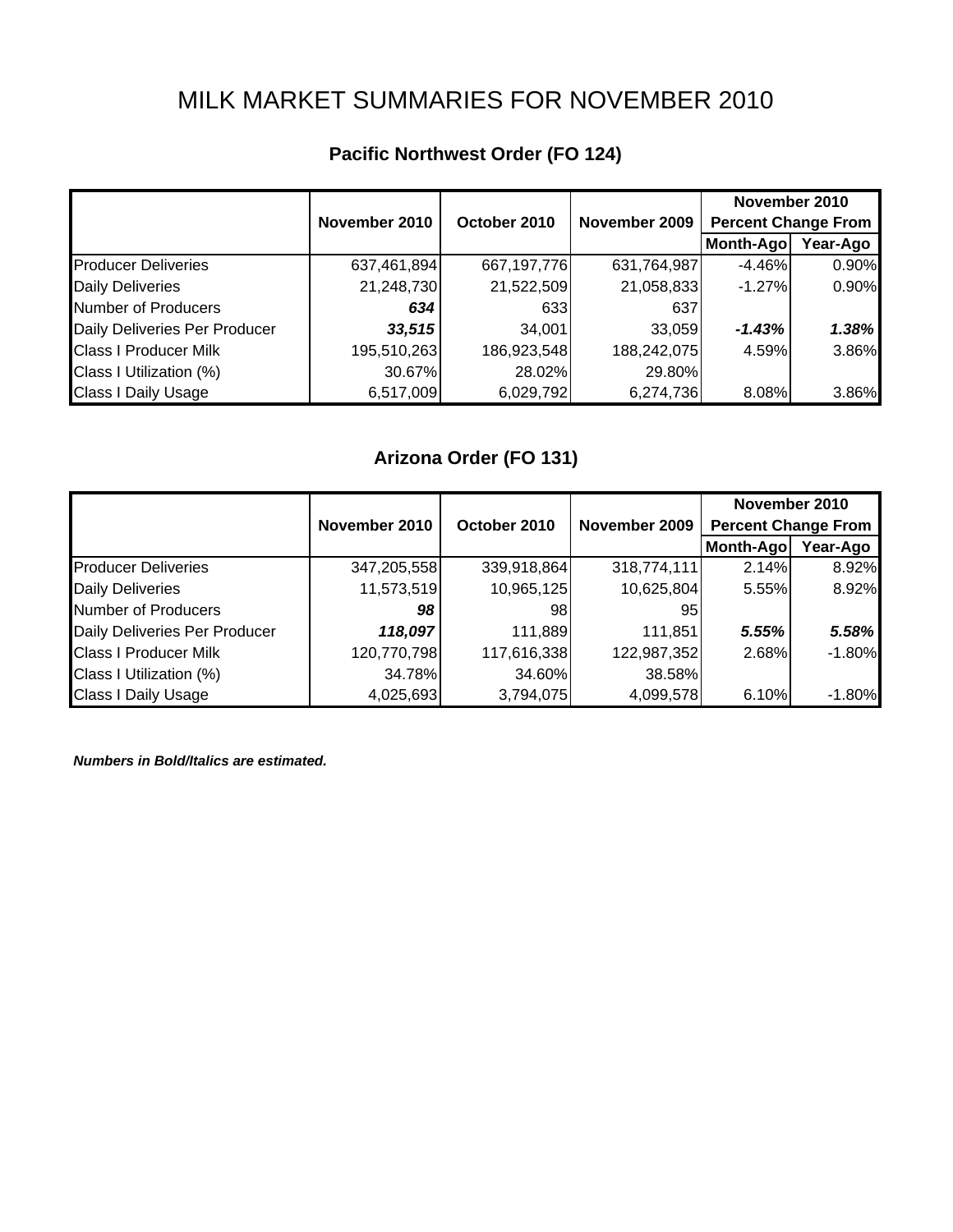Phone: (425) 487-6009 Phone: (602) 547-2909 E-mail: fmmaseattle@fmmaseattle.com E-mail: ma@fmma.net

### 1930-220th St. SE, Ste. 102 **AGRICULTURAL MARKETING SERVICE** 10050 N 25th Ave., Ste. 302 Bothell, WA 98021-8471 **DAIRY PROGRAMS** Phoenix, AZ 85021-1664

#### Fax: (425) 487-2775 FEDERAL MILK ORDERS 124 & 131

### **December 2010** ANNOUNCEMENT OF UNIFORM PRICES FOR THE PACIFIC NORTHWEST AND ARIZONA ORDERS FO 124 and 131

| <b>Producer Prices *</b>              |                                   | <b>Pacific Northwest</b><br><b>FO 124</b> |         | Arizona<br><b>FO 131</b>   |
|---------------------------------------|-----------------------------------|-------------------------------------------|---------|----------------------------|
| <b>Producer Price Differential 1/</b> | \$1.49                            |                                           |         |                            |
| Butterfat 2/                          |                                   | \$1.7952                                  |         |                            |
| Protein 2/                            |                                   | \$2.1706                                  |         |                            |
| Other Solids 2/                       |                                   | \$0.1852                                  |         |                            |
| Nonfat Solids 3/                      |                                   | \$1.0068                                  |         |                            |
| Skim 1/                               |                                   |                                           | \$9.61  |                            |
| Butterfat 2/                          |                                   |                                           |         | \$1.8874                   |
| Stat. Uniform Price 4/                | \$15.32                           |                                           | \$15.88 |                            |
|                                       | <b>Producer Milk Utilizations</b> |                                           |         |                            |
| <b>Class</b>                          | Percent                           | Pounds                                    | Percent | Pounds                     |
| Class I                               | 29.45%                            | 193,661,660                               | 31.30%  | 116,892,755                |
| Class II                              | 5.98%                             | 39,350,301                                | 8.29%   | 30,945,465                 |
| Class III                             | 39.43%                            | 259,323,797                               | 22.98%  | 85,843,310                 |
| Class IV                              | 25.14%                            | 165,341,681                               | 37.43%  | 139,817,701                |
| <b>Total Producer Milk</b>            |                                   | 657,677,439                               |         | 373,499,231                |
|                                       |                                   | <b>Producer Milk Component Levels</b>     |         |                            |
| <b>Butterfat</b>                      | 3.937%                            |                                           | 3.696%  |                            |
| Protein                               | 3.240%                            |                                           |         |                            |
| <b>Other Solids</b>                   | 5.704%                            |                                           |         |                            |
| Solids-Not-Fat                        | 8.944%                            |                                           |         |                            |
| <b>Computation of:</b>                |                                   | <b>PPD (124)</b>                          |         | <b>Uniform Price (131)</b> |
| Class I                               |                                   | \$29,346,359.26                           |         | \$18,291,332.66            |
| Class II                              |                                   | \$10,357,599.60                           |         | \$9,180,741.54             |
| Class III                             |                                   | \$40,278,758.40                           |         | \$16,322,039.47            |
| Class IV                              |                                   | \$29,102,189.02                           |         | \$16,730,150.65            |
| <b>Gross Value</b>                    |                                   | \$109,084,906.28                          |         | \$60,524,264.32            |
| Net Adjustments                       |                                   | (\$99, 285, 045.27)                       |         | (\$25,939,065.56)          |
| Net Pool Value                        |                                   | \$9,799,861.01                            |         | \$34,585,198.76            |
| Class I<br>% Skim                     | 30%                               |                                           | 32%     |                            |
| % Butterfat                           | 14%                               |                                           | 16%     |                            |

\* Subject to applicable location adjustments.

1/ Per hundredweight. 2/ Per pound. 3/ Price not used for payments to producers. 4/ For FO 124, statistical uniform price represents the Class III price, plus the producer price differential. For FO 131, uniform price represents 0.965 multiplied by the skim price, plus 3.5 multiplied by the butterfat price.

Released: January 13, 2011 Cary H. Jablonski Acting Market Administrator